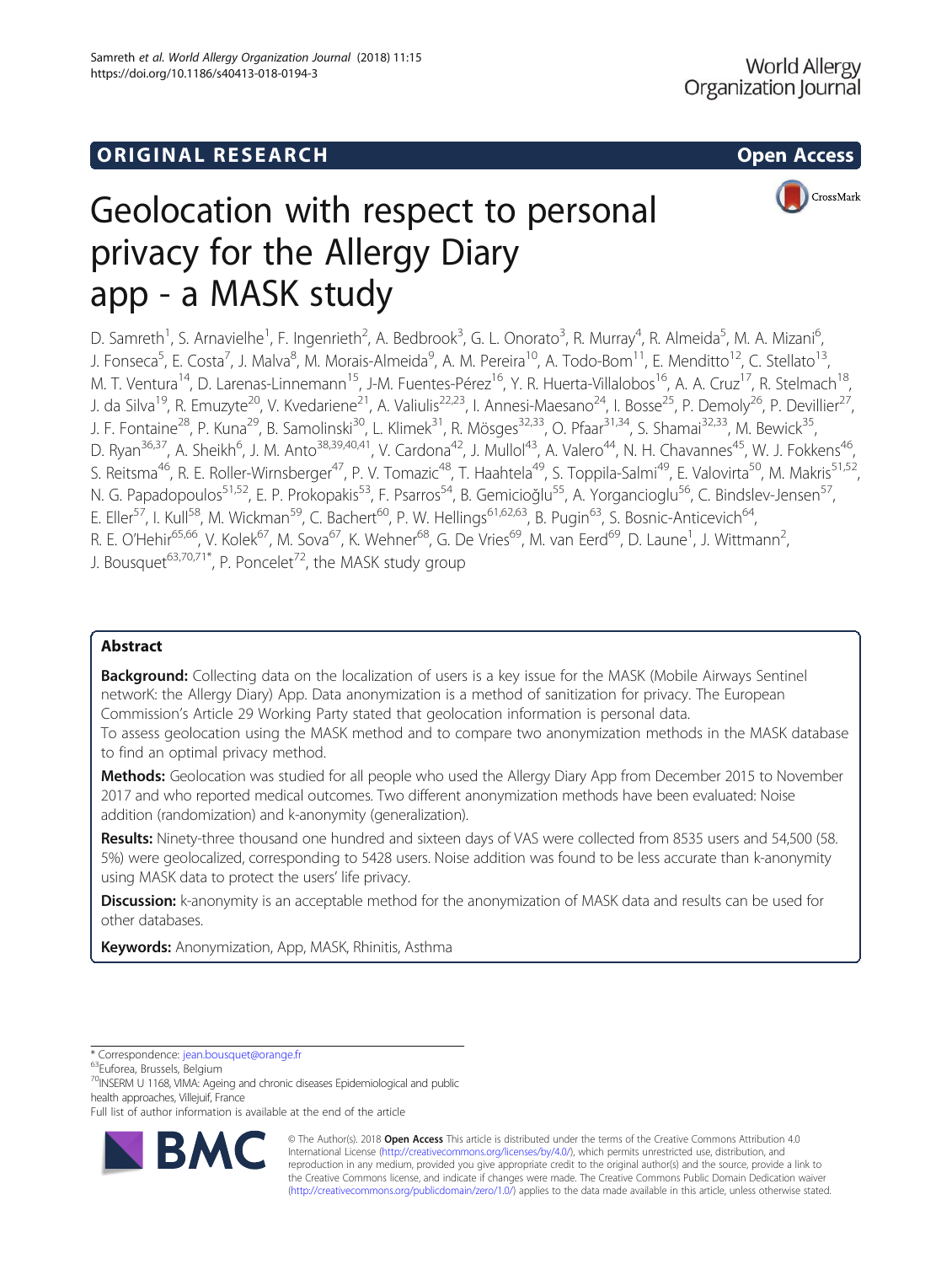# Background

MASK-rhinitis (Mobile Airways Sentinel networK for allergic rhinitis) is a patient- centered ICT (Information and Communication Technology) system [1]. A mobile phone app (the Allergy Diary App), central to MASK, is available in 22 countries. It has been validated [2] and found to be an easy and effective method of assessing the symptoms of allergic rhinitis  $(AR)$  and work productivity  $[2-5]$ . MASK follows the checklist for the evaluation of Good Practices developed by the European Union Joint Action JA-CHRODIS (Joint Action on Chronic Diseases and Promoting Healthy Ageing across the Life Cycle) [6]. The major aims of MASK are to provide care pathways [7] in rhinitis and asthma multimorbidity [8] including a sentinel network using the geolocation of users [9] and to inform the App user of the pollen and/or pollution risk level in their area, by means of geolocation. Both of these functionalities are being developed.

## European data protection law

The European data protection law only applies to personal data, i.e. "any information relating to an identified or identifiable natural person; an identifiable natural person is one who can be identified, directly or indirectly, in particular by reference to an identifier such as a name, an identification number, location data, an online identifier or to one or more factors specific to the physical, physiological, genetic, mental, economic, cultural or social identity of that natural person" (Art. 4 para. 1 no. 1 GDPR) [10]. Data anonymization is a method of sanitization for privacy. Anonymization renders personal data "in such a manner that the data subject is not or no longer identifiable." (Recital 26 GDPR)  $[11]$ . As anonymous or anonymized data lack identifiability, anonymization principally enables the sharing of data in a way that preserves privacy with minimal data loss.

In 2014, lacking a clear statement within the law, the European Commission's Article 29 Working Party (WP29) stated, with regards to the Directive 95/46/EC [12], that geolocation information is not only personal data but also to be considered as an identifier itself [13, 14]. This WP29 finding has become indisputable as the General Data Protection Regulation now clearly states within its definition of personal data (Art. 4 para. 1 no. 1 GDPR) that location data serves as an identifier.

Processing personal data legally under the European Data Protection Law first requires an assessment of the applicable law. Under the framework of Directive 95/46/ EC [12], the situation was complex as the Directive may be implemented differently by the Member States of the European Union. Depending on the context of processing, compliance with additional legislation may be required.

Processing personal data by means of an app, such as the Allergy Diary App, is under the Directive 95/46/EC [12] and Directive  $2002/58/EC$  [15] as amended by the Directive 2009/136/EC [16].

Since May 2018, the situation has become more stringent as the General European Data Protection Regulation now applies and all general national provisions on processing personal data are being overruled by European Law. Directive 2002/58/EC [15], as amended by Directive 2009/136/EC [17], is currently being revised and will also be replaced by a Regulation.

Processing personal data lawfully therefore requires (Art. 4 GDPR) either the data subject's consent or any other legal ground being applied. Principally, such processing is unequivocally necessary for the performance of the service or contract concerned. For electronic communication services, such as apps, Directive 2002/ 58/EC [15] as amended by Directive 2009/136/EC [16] provides additional requirements.

Data on a subject's smart device may only be accessed further to consent, (Article 5 para. 3 Directive 2002/58/ EC [15] as amended by Directive 2009/136/EC) [16]. Such consent for technical access has to be distinguished from the potential legal ground on processing personal data  $[18]$ . Given the high sensitivity of location data, as highlighted by the clarification in Article 4 GDPR and multiple Opinions of the WP20 such as 00461/13/EN WP202 and 0829/14/EN WP216, apps should only technically access and process location data after explicit consent. The processing of personal data under data protection law may however find its legal ground in Article 6 para. 1 lit. b or lit. f GDPR and therefore does not require individual data subject's consent in all circumstances.

Publishing and sharing location data may however require the data subject's consent. As consent creates additional burdens, the anonymization of such data seems an appropriate option in providing a service like the Allergy Diary App. Anonymization techniques are not all considered with the same level of confidence [13, 14]. The data of the Allergy Diary App are fully anonymous except for the data related to geolocation. The two main data anonymization processes, with differing strengths and weaknesses, are randomization and generalization [19, 20]. The randomization approach includes noise addition [21] and differential confidentiality [22]. k-anonymization  $[23-26]$  and its derivative processes (l-diversity [27] and t-closeness [28]) are the most widely accepted generalization approaches and are acceptable by WP 29.

## Methods

## Aim and design

In order to assess whether the anonymized geolocation level of the user of the MASK Allergy Diary is sufficient for the analyses planned, a study was set up including all people who had used the App from December 1st 2015 to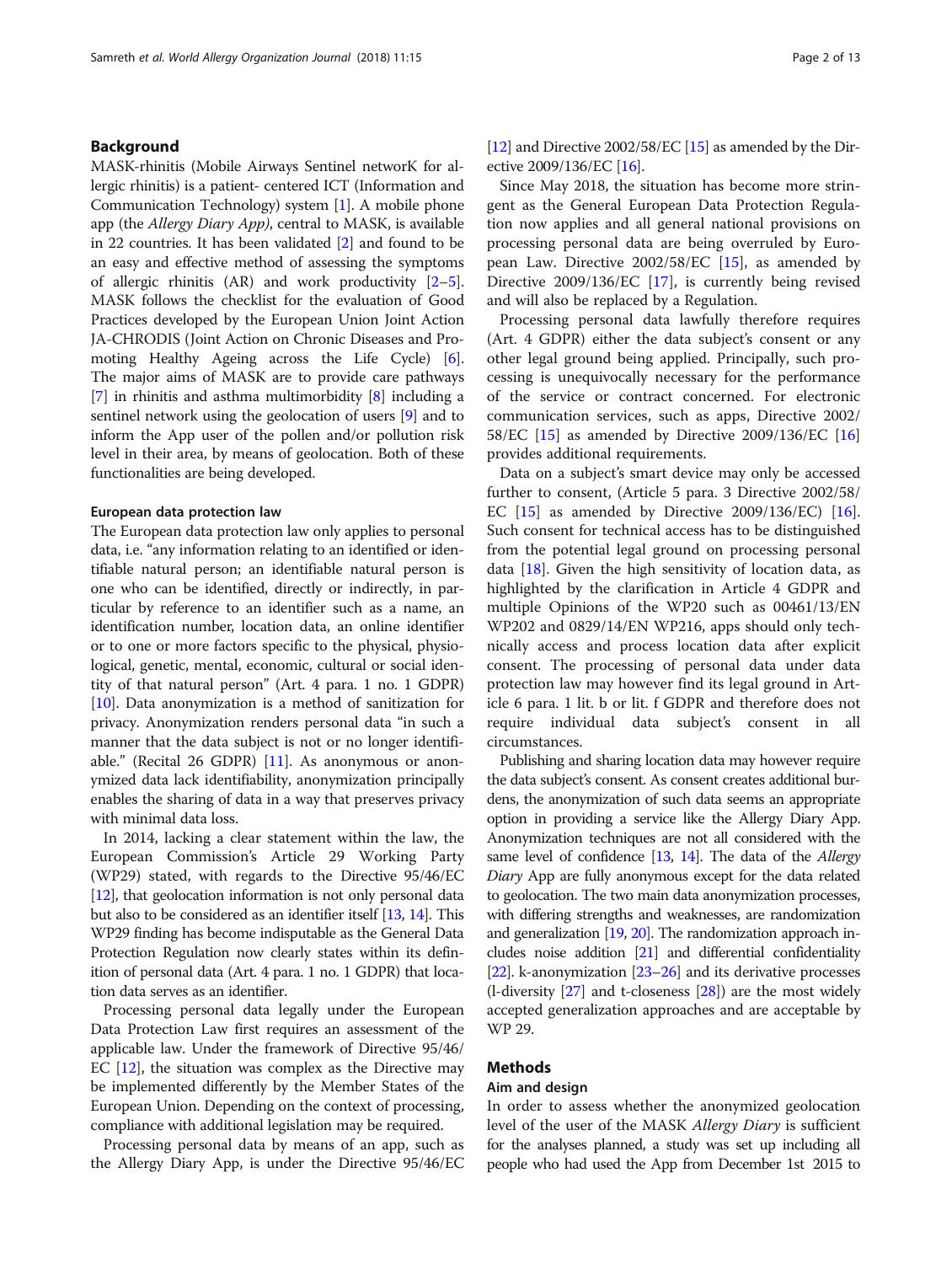November 30th 2017. Noise addition and k-anonymization were evaluated.

#### Setting

The study included users from 22 countries who registered with the *Allergy Diary* App -available in 16 languagesthrough App stores. Geolocated data were retrieved from the users' smartphone and collected in every country where the App was available. This data retrieval was technically independent of the App.

# Participants

All consecutive users who registered with the *Allergy* Diary were included if they agreed to be geolocated. There were no exclusion criteria. Some of the users were clinic patients who had been asked by their physician to use the App. However, due to the anonymization of data, no specific information could be gathered, as previously described in detail [3, 4]. With their consent, five users (3 from Kyomed and 2 from Peercode) were considered as "testers" for the algorithm sensitivity analysis.

### Ethics

The Allergy Diary is CE1 registered [3, 4]. No ethical committee approval was needed for this study.

Allergy Diary App users agreed to be geolocated in the "terms of use" and "privacy policy" of the Allergy Diary App. Geolocation was optional, the user could allow it or not on his/her mobile phone and it could remove it at any time. Moreover, geolocation was not used in the data mining process and the phone IP was not recorded. Finally, the App functionalities were the same whether the user was geolocated or not.

#### Outcomes reported in the allergy diary

Users assess their daily symptom control via the touchscreen functionality on their smart phone. They were invited to click on four consecutive visual analogue scales (VAS) (global evaluation, nasal, ocular, asthma) [3, 4].

# Geolocation of days reporting VAS

ISO/TC 211 standards are currently being used to determine precise position and location by means of coordinates or geographic identifiers. The geolocation information appears as a set of two numbers corresponding to latitude and longitude (Fig. 1).

## Data analysis

We initially mapped the data in order to validate the fact that the geolocation data of the App users is an identifying process (https://folium.readthedocs.io/en/latest/). Experiments have been conducted by using the Folium Python Library and Leaflet maps (http://leafletjs.com/). Folium builds on the data wrangling strengths of the

Python ecosystem and on the mapping strengths of the Leaflet. Folium visualizes data on an interactive Leaflet map. It enables the binding of data to a map for choropleth visualizations and Vincent/Vega visualizations as markers on the map. Clustering image pixels is an important image segmentation technique. We used the algorithm of Hou et al. [29] who combined DSets (dominant sets) and DBSCAN (Density-Based Spatial Clustering of Applications with Noise) to generate the clusters of arbitrary shapes without any parameter input.

We then assessed geolocation methods. A first experiment was to apply a random anonymization technique to the data set. We used noise addition by replacing the last two digits of the geolocation data by a zero value, which corresponds to blur geolocation data in a 10 by 10 km area [14].

A second set of experiments used a k-anonymization [26] method. k-anonymity allows the tolerable disclosure risk to be selected at the outset. For k-anonymity, the risk of identity disclosure is upper-bounded by 1/k. ε-Differential privacy can ensure a very low identity and disclosure (especially for small  $\varepsilon$ ), but at the expense of an important utility loss. However, k-anonymity does not protect against attribute disclosure in general (e.g. if the values of a confidential attribute are very similar in a group of k records sharing quasi-identifier values). A common method for complying to the k-anonymity criterion is to generalize values in the quasi-identifiers by reducing their precision [30]. A release of data has the kanonymity property if the information for each person contained in the release cannot be distinguished from at least k-1 individuals whose information also appears in the release. In our context, k stands for the minimal distinct days of symptoms. Obviously, the number of users must be greater than one, failing which it is still possible to identify this person. After a quantitative exploratory research, we gathered users at least by 2 and data at least by 5, which is a method accepted by the EU directive [8, 31].

For k-anonymity, we tested several values of  $\varepsilon$  on our data set. We tested data aggregation to get 5 minimum points from at least 2 users in a circle of 1 km of radius  $(\varepsilon = 1)$ , 2.5 km  $(\varepsilon = 2.5$  km), and 5 km  $(\varepsilon = 5$  km). The haversine formula was used for the calculation of distances [32] as it determines the great-circle distance between two points on a sphere, given their longitude and latitude. This is the method recommended for calculating short distances by NASA's Jet Propulsion Laboratory (https://www.jpl.nasa.gov).

Random anonymization techniques and k-anonymity were tested first of all on the five "testers" (with their consent) who used the App for over 200 days. The two techniques were then tested for confirmation on 518 users who declared more than 30 days of symptoms. The users declaring 7 to 15 days of VAS were given special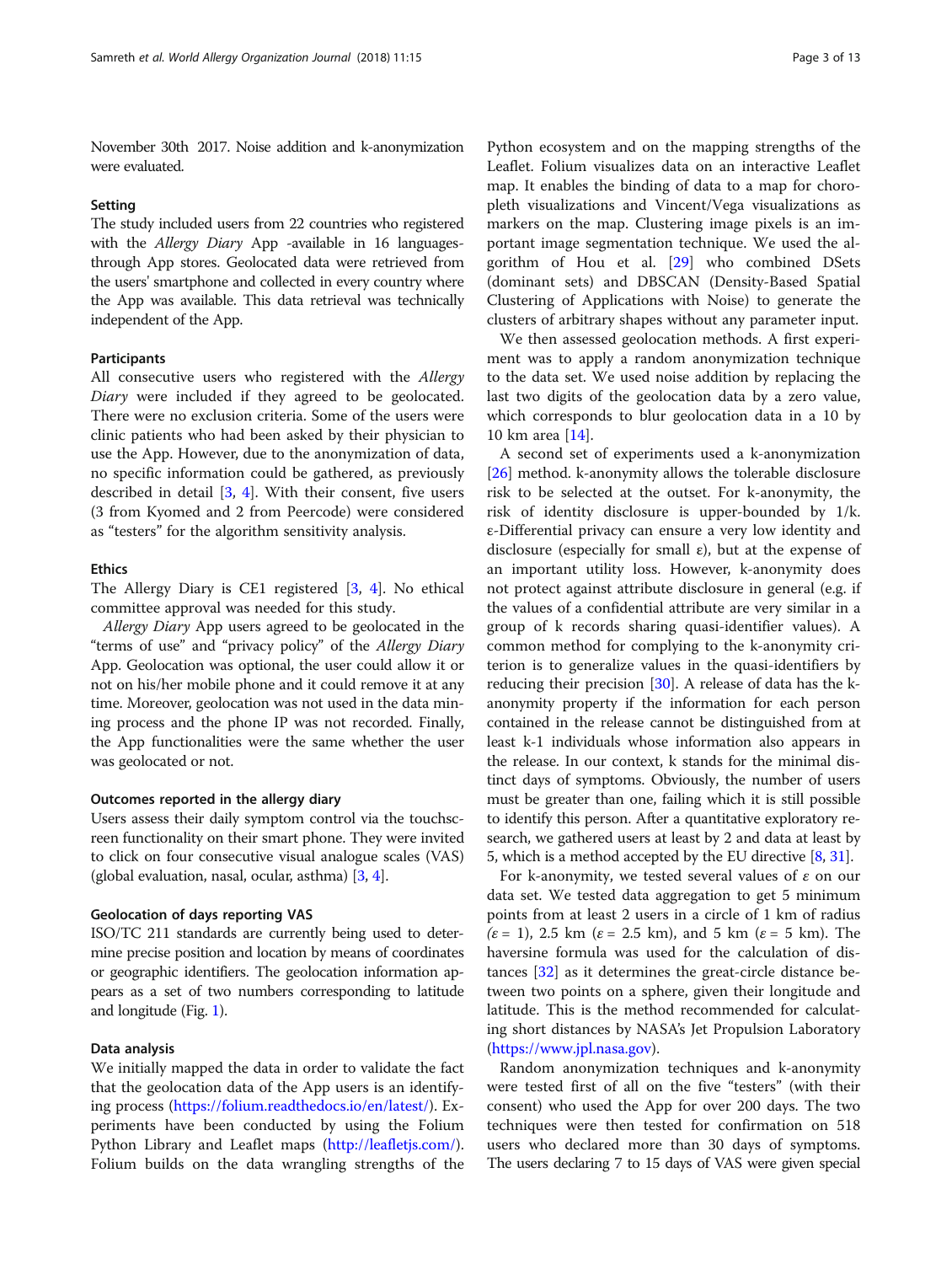

focus, as they represent the targeted App users. Seven to 15 days of VAS allowed a sufficient number of events and appeared to be clinically relevant as most AR patients suffer from 7 to 15 days during the pollen season [33]. We did not study periods of between 15 and 29 days since the analyses of the database showed that there was a low number of users in this category  $\left($  < 15%) and that the data were very heterogeneous (unpublished data). Finally, the two methods were tested on the users having declared only one day of VAS.

# Results

### Participants

From December 1st 2015 to November 30th 2017, 93,116 days of VAS were collected from 8535 users. 5428 (60.1%) users in 22 countries were geolocated, corresponding to  $54,500$  (58.5%) days (Tables 1 and 2). There was no major difference in the users' geolocation rates between countries.

# Geolocation of users

The geolocation of VAS days collected in Europe is reported in Fig. 2. The plot refers to days of symptoms. The color code is linked to the number of days reported. When zooming, we can associate days of symptoms to specific users (as described in Fig. 3), confirming that geolocation is an identifying process which is usable worldwide.

## Random anonymity

By including a zero value for the last two digits of the localization data, we could blur the location zone. When distinct users were close to each other (as in an urban zone), this process enabled the merging of different VAS data (of distinct users) in a single location zone. But in areas where only one user was using the App, miles away from the other closest user, the reported VAS data was linked only to this individual user at that location (Fig. 3). In these circumstances, the random method by noise addition did not enable the dissociation of the VAS data days from their owner. Figure 3a and b show data collected on one of the five "testers".

Figure 3b shows the data collected from one of the five "testers" when the random method by noise addition has been considered. It shows that it does not enable the dissociation of the VAS data days from their owner. Even if it is not possible to determine the precise location of the user, it is possible to infer his/her main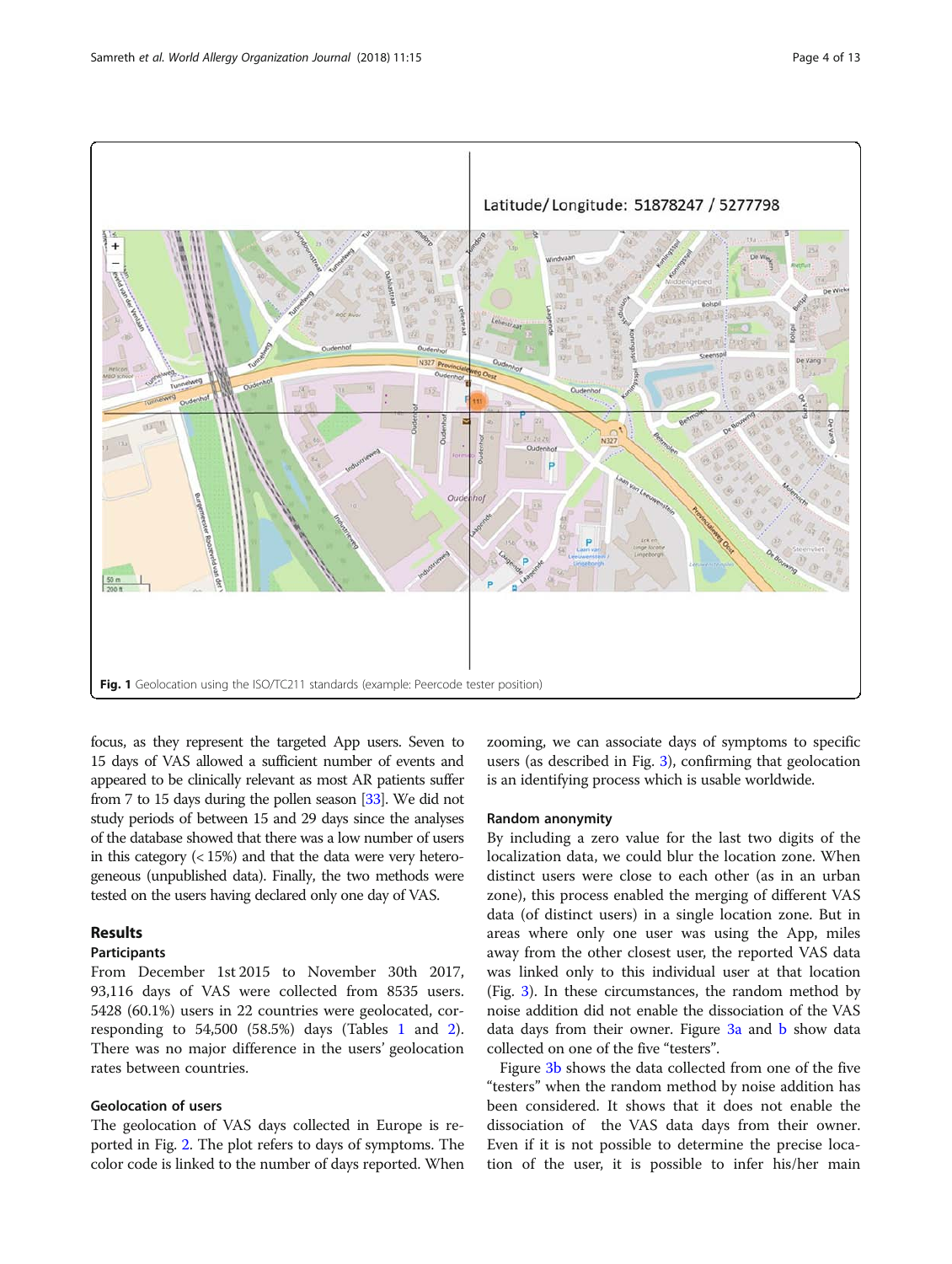location. The point is now located at the barycentre of all the previous locations. This method was tested on the three data subsets that were analyzed. We observed that 70% of the users declared symptoms within a circle of 1 to 9 km. This method is therefore not a de-identification method in our data set.

# Generalization approach using k-anonymity

The k-anonymity algorithm was tested on users according to the number of VAS they reported (Table 2).

The k-anonymity property was tested with several  $\varepsilon$ parameters and users' anonymity was respected if (i) the geolocation data were aggregated by at least 5 by 5 for two distinct users and (ii) the designated perimeter was a circle of 5 km in diameter (Fig. 4) for urban zones. The circle perimeter would be automatically adjusted as needed by the algorithm to fit the first condition (aggregate at least 5 distinct data corresponding to at least 2

Table 2 Online: repartition of VAS geolocated days and users included in the evaluation

| VAS days of reporting |      | 2–6   | $7 - 15$ | $16 - 30$ | > 30 |
|-----------------------|------|-------|----------|-----------|------|
| Number of users       | 2273 | -2311 | 234      |           | 518  |

different users). If we reconsider the example of the "testers", the algorithm could merge the data of another user to create a location zone big enough to merge the data of two distinct users. We used the same process with users having declared more than 30 VAS days or between 7 to 15 VAS days and showed that anonymization was found for all users. For users having declared only 1 day of VAS, it is mandatory to merge their geolocation data to at least one other user in order to de-identify their information. The algorithm could merge the one VAS day- user's location with up to 5 users if they had all declared only 1 day of VAS. But even if the users declare only 1 day of VAS, the k-anonymity method allows the de-identification of the related results since all the results are aggregated to get a virtual position as the barycentre of the circle.

This method does not alter the initial quality of the VAS data but creates a location zone big enough to respect users' privacy. When more users are identified in this area, the algorithm will be automatically adjusted to create a sharper location zone to fit the above condition.

Below is an example of k-anonymity applied to the users of Valenciennes (France). The circle is calculated to gather 5 data of at least 2 distinct users. This creates a circle of 2.5 km of radius that provides an artificial location at the centre of the circle for each data.

## **Discussion**

The present study in 5428 users from 22 countries showed that the precision of the geolocation data transferred by the smart phone is useful and reliable. The privacy of geolocation was evaluated by two methods, first on the five "testers" then on the 518 users declaring more than 30 days of VAS, and also in a sample of 234 users reporting 7 to 15 days of VAS. Special attention was also paid to users declaring VAS data only once. k-anonymity appeared to be relevant for data privacy of the Allergy Diary.

# Discussion of methods

The General Data Protection Regulation (GDPR) still recognizes quantification and gradation of anonymization methods.

For the Allergy Diary App, pseudonymizing cannot be considered as an anonymization technique because linking information data sets (such as pollen exposure) cannot guarantee that the initial sensitive data will not be recovered [23].

For random approaches (i) Permutation of data was not considered, as it would alter the quality of the database (DB); (ii) Differential confidentiality would imply the calculation of an aggregation estimator on sensitive data. We did not investigate this option since the DB could no longer be used to fit the MASK project objectives; (iii) *Noise addition* was tested. Using a zero value for the two last digits of the geolocation data, we were

Table 1 World-wide repartition of geolocated days and users

| Country        | Nb of geolocalized data | Nb of geolocalized users |
|----------------|-------------------------|--------------------------|
| AT             | 1323                    | 200                      |
| AU             | 354                     | 45                       |
| BE             | 398                     | 63                       |
| BR             | 2553                    | 489                      |
| CA             | 66                      | 11                       |
| CH             | 661                     | 238                      |
| CZ             | 101                     | 5                        |
| DE             | 4416                    | 309                      |
| DK             | 485                     | 54                       |
| ES             | 4043                    | 283                      |
| F1             | 1305                    | 167                      |
| FR             | 2206                    | 316                      |
| GB             | 3168                    | 278                      |
| GR             | 1583                    | 89                       |
| $ \mathsf{T} $ | 8500                    | 706                      |
| LT             | 4073                    | 211                      |
| <b>MX</b>      | 9707                    | 496                      |
| NL             | 1304                    | 218                      |
| PL             | 2300                    | 300                      |
| PT             | 4819                    | 810                      |
| SE             | 639                     | 62                       |
| <b>TR</b>      | 496                     | 78                       |
| Total          | 54,500                  | 5428                     |
|                |                         |                          |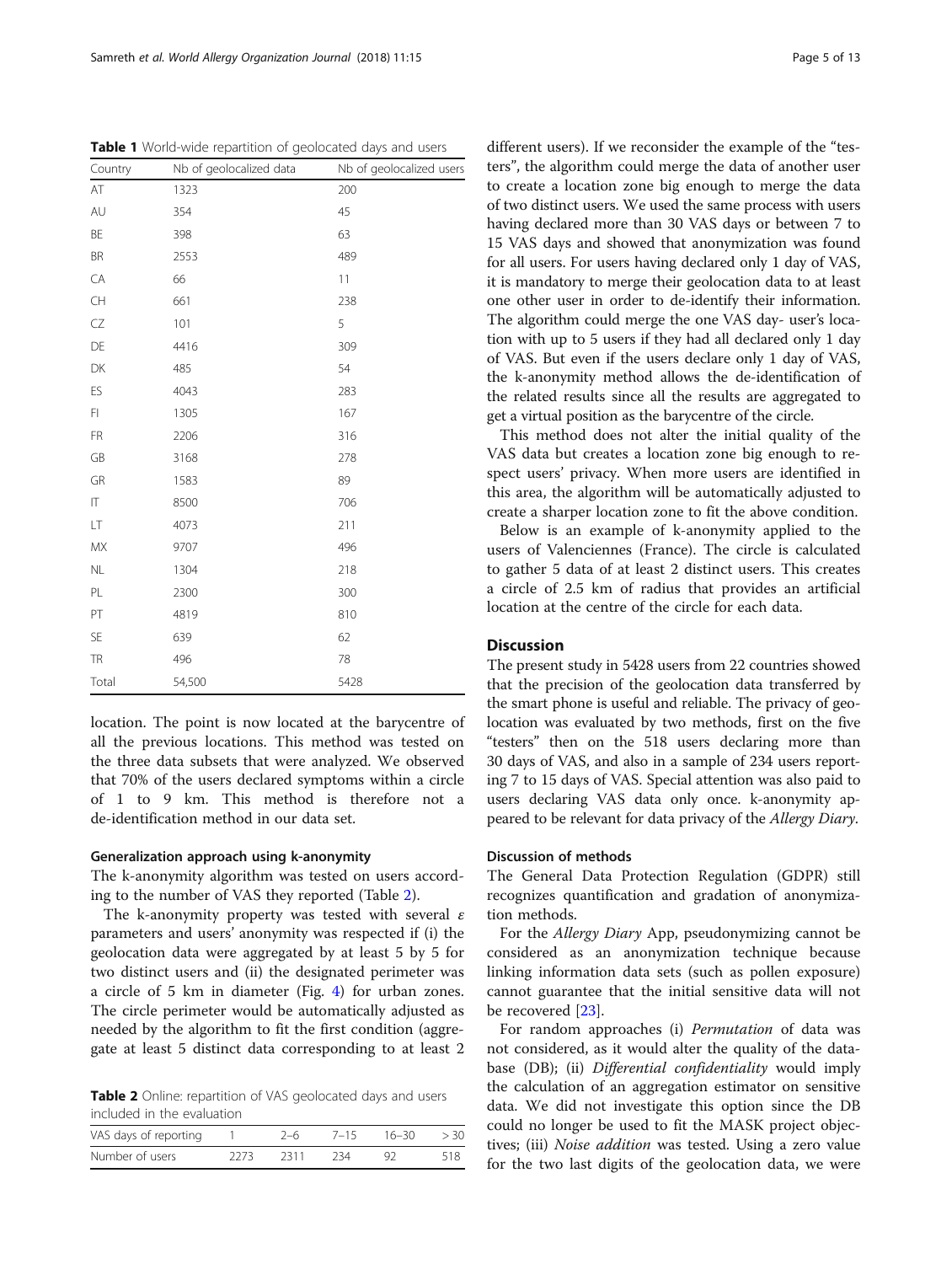

able to blur geolocation data in a 10 by 10 km area. Nevertheless, in our data set, some isolated users were still identifiable (Fig. 3).

Using k-anonymity, we tested several values of  $\varepsilon$  on our data set, and especially on the data collected for users registering 7 to 15 VAS days, these being our expected App user profiles. Users' anonymization could always be obtained for a circle of 5 km in diameter. Interestingly, a 5 km circle would blur the localization data which is better than deleting the last two digits of the corresponding data in the noise addition approach (for example in Valenciennes as in Fig. 4). More generally, the algorithm can automatically adjust the radius of the circle when needed in order to fit the appropriate conditions (the k number of users and data).

We did not study any other generalization approaches. For instance, *l-diversity*  $[13]$  is an extension of the k-anonymity method but would imply the consideration of l distinct values, which is not possible in our data set.  $t$ -proximity  $[13]$  is even more stringent than the k-anonymity and l-diversity methods but we would need to know the general distribution of the sensitive data. This method would also imply the segregation of the data to obtain homogenous distribution classes. These data treatments would be too restrictive, and the overall DB quality would be affected.

The general strengths and weaknesses of the tools should be compared in terms of the three basic requirements proposed by WP29 [13] (Table 3).

k-anonymity applied to the MASK DB is sufficient to guarantee the users' anonymity, not only on the current medical data set but also considering the integration of environmental data sets (e.g. pollen counts and pollution risks) yet to be gathered. No other DB containing personal data will be merged to our current data set in the future for the allergic rhinitis worldwide survey.

We therefore recommend the k-anonymization method (with our selected conditions/parameters) to anonymize this kind of geolocated medical data since this method does not interfere with the overall DB quality. This post treatment of sensitive data is an irreversible way of de-identifying the data collected through the App. The individualization of data is therefore respected, since even with  $k = 2$ , the probability of getting 5 days of identical VAS values is extremely low and, so far, has never been observed in our dataset. Considering the other data collected in our DB (such as the impact of allergic symptoms on daily activities), no correlation is possible with other data sets. Even if we integrate pollen counts and pollution risks, no personal data will be added to our database that could question the anonymization of our data set. Finally, interference (induction of sensitive information on any user) is impossible.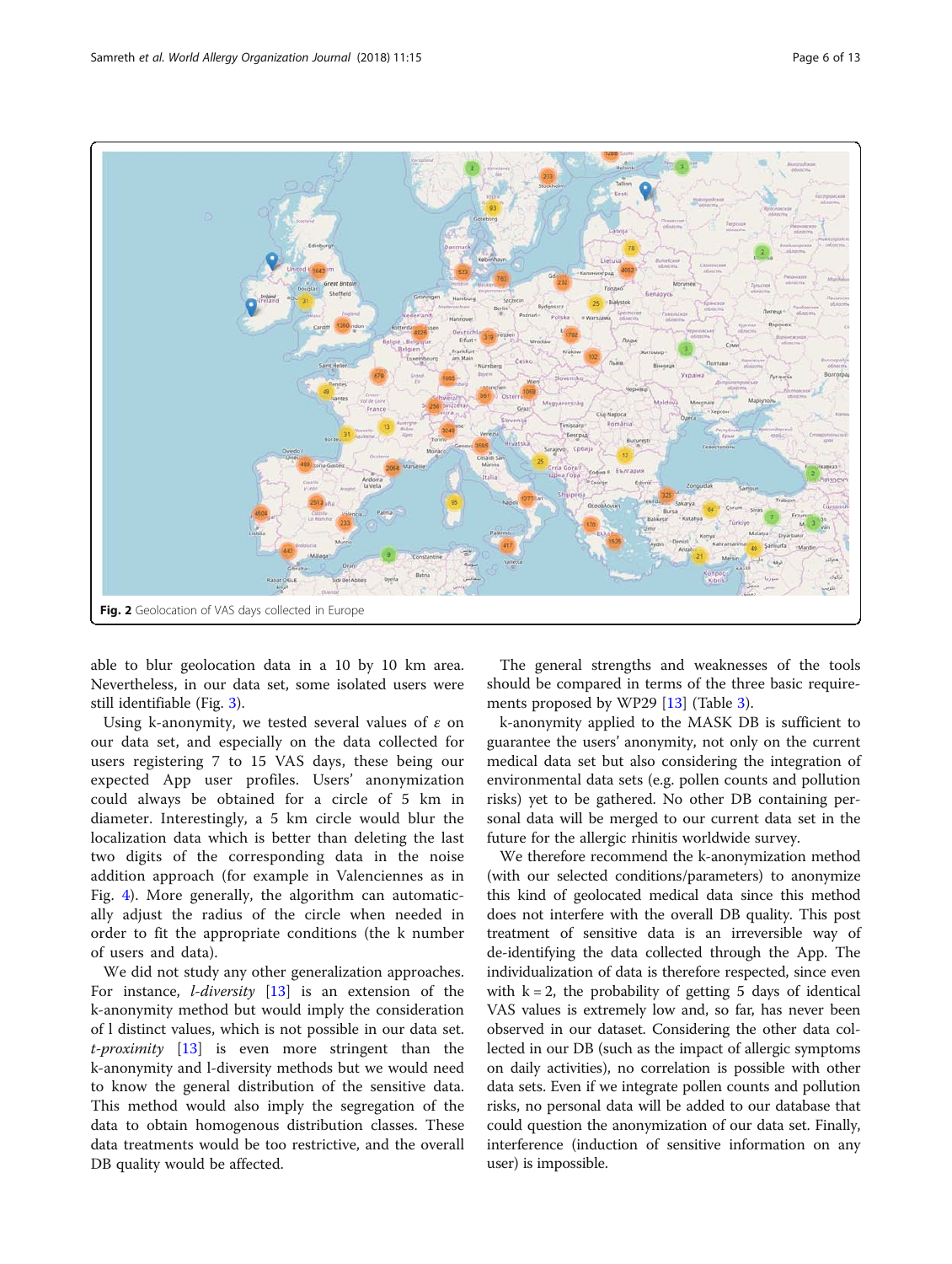

## Perspectives

Privacy of information is an increasing concern with the availability of large amounts of data from many individuals. In the Allergy Diary App, the mandatory data retrieved to use the app only include age, sex and country of living. This information is essential for adjusting the list of treatments available in the country of living. This is why the privacy concern has to focus only on geolocation data. In the future, we plan to apply our de-identification method, allowing us to merge our database with other sources of information that include precise geolocation data (for example: pollen and pollution exposition), while respecting users' life privacy. These results are applicable to other DBs using geolocated data for any field of medicine.

The DB anonymization of "trajectories" (i.e. time and position information) will be considered as the number of users increases as well as the duration of the reporting. We will then consider anonymizing the data at the export phase (for analysis) with clusters of trajectories [34].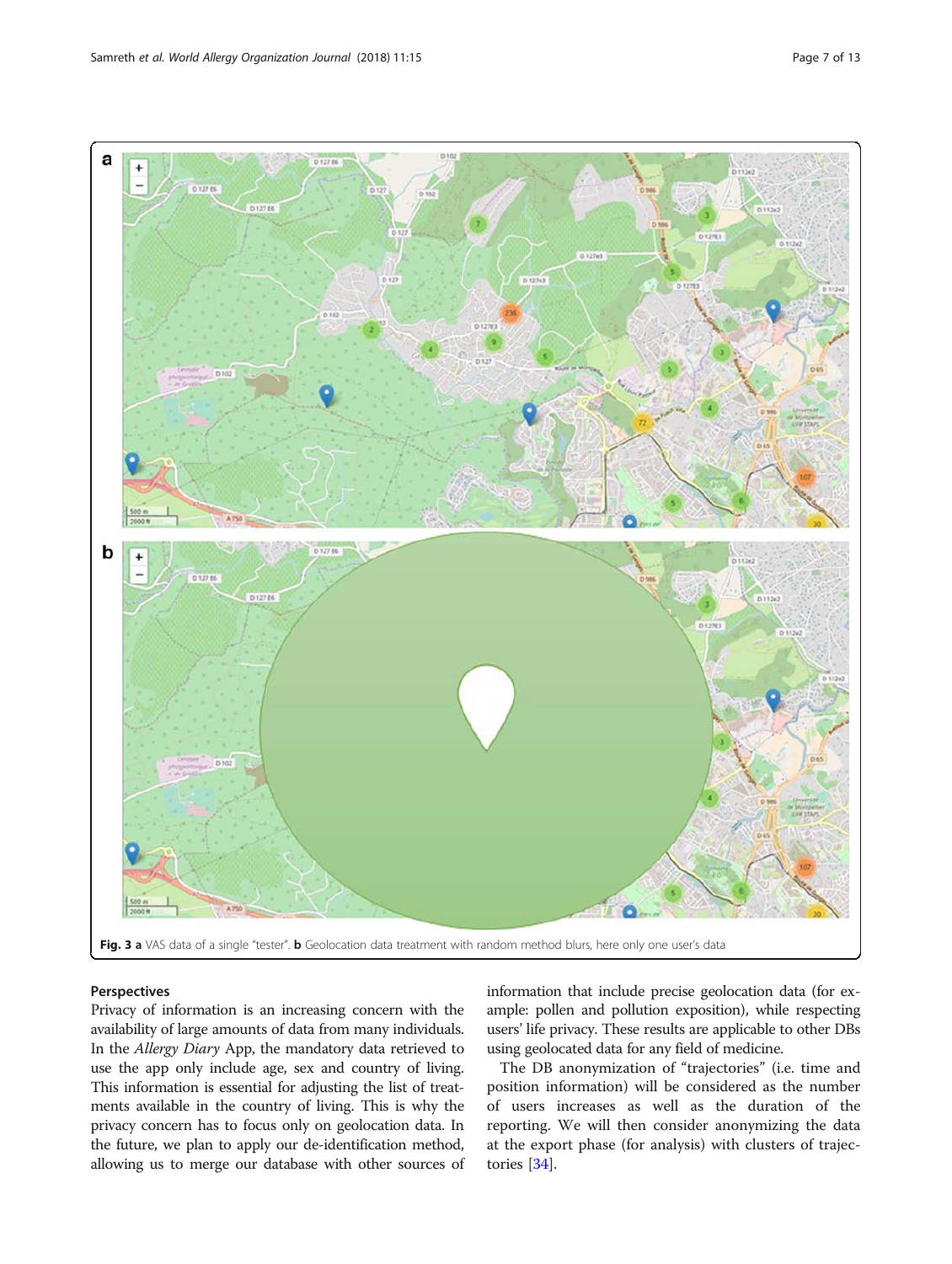

Guidelines are based on the assumption that patients regularly use their treatment and that recommendations are not tested with real-life data. Moreover, for many questions, recommendations are uncertain. Next-generation guidelines will need to use anonymized real-life data optimally retrieved using mobile technology to fill the current gaps. The results of this paper will then be used for guideline development.

# Conclusions

k-anonymity is an acceptable method for the anonymization of MASK data. It can also be used in other medical app-collected DBs in any fields of medicine. The remaining risk of identification is quite acceptable when considering the "reasonable means" [8, 31] used for re-identification with regards to the Recital 26 GDPR [11]. This k-anonymization method will be used for all

Table 3 Strengths and weaknesses of anonymization tools (adapted from [13])

|                           | Is singling<br>out still<br>a risk? | Is linkability<br>still a risk? | Is inference<br>still a risk? | Spoiling<br>DB |
|---------------------------|-------------------------------------|---------------------------------|-------------------------------|----------------|
| Pseudonymisation          | Yes                                 | Yes                             | Yes                           | Yes            |
| Noise addition            | Yes                                 | Yes                             | May not                       | May            |
| k-anonymity(general)      | No                                  | May not                         | May not                       | Νo             |
| k-anonymity on<br>MASK-DB | Nο                                  | Nο                              | Nο                            | Nο             |

data collected through the MASK project and this process will be written in the users' legal document ("Terms of Use"/"Privacy Policy"). The post treatment of personal data is therefore considered to be compatible with the information given to the users when installing the App on their personal phone.

#### Abbreviations

AR: Allergic rhinitis; ARIA: Allergic Rhinitis and its Impact on Asthma; DB: Data base; EU: European Union; GDPR: General data protection regulation; ICT: Information and communication technology; MACVIA: Contre les MAladies Chroniques pour un VIeillissement Actif et en bonne santé; MASK: MACVIA-ARIA Sentinel networK; Mobile Airways Sentinel networK; VAS: Visual analogue scale

#### Acknowledgements

The MASK group was listed as an author. It should be searchable through individual Pubmed records.

MASK Study group: J Bousquet<sup>1,2</sup>, I Agache<sup>3</sup>, R Almeida<sup>4</sup>, R Angles <sup>5</sup> I Annesi-Maesano<sup>6</sup>, JM Anto<sup>7-10</sup>, S Arnavielhe<sup>11</sup>, E Asayag<sup>12</sup>, E Bacci<sup>13</sup>, C Bachert<sup>14</sup>, I Baiardini<sup>15</sup>, I Baroni<sup>16</sup>, BA Barreto<sup>17</sup>, X Basagana<sup>7</sup>, A Bedbrook<br><sup>1</sup> M Bodolla Baraias<sup>18</sup> KC Bargmann<sup>19</sup> J Bortorollo<sup>13</sup> M Bowick<sup>20</sup> S Bialok<sup>21</sup> <sup>1</sup>,M Bedolla-Barajas<sup>18</sup>, KC Bergmann<sup>19</sup>, L Bertorello<sup>13</sup>, M Bewick<sup>20</sup>, S Bialek<sup>21</sup> T Bieber<sup>22</sup>, C Bindslev-Jensen<sup>23</sup>, L Bjermer<sup>24</sup>, A Blua<sup>25</sup>, M Bochenska Marciniak<sup>26</sup> I Bogus-Buczynska<sup>26</sup>, S Bosnic-Anticevich<sup>27</sup>, I Bosse<sup>28</sup>, J Bouchard<sup>29</sup>, R Bourret<sup>30</sup>, V Briedis<sup>31</sup>, C Bucca<sup>32</sup>, R Buonaiuto<sup>33</sup>, MT Burguete Cabanas<sup>34</sup>, D Caiazza<sup>35</sup> D Caillot<sup>36</sup>, D Caimmi<sup>37</sup>, P Camargos<sup>38</sup>, G Canfora<sup>39</sup>, V Cardona<sup>40</sup>, AM Carriazo<sup>41</sup>, C Cartier<sup>42</sup>, A Carla Carvalho Coelho<sup>43</sup>, G Castellano<sup>44</sup>, L Cecchi<sup>45</sup>, NH Chavannes<sup>46</sup>, MM Ciaravolo<sup>47</sup>, C Cingi<sup>48</sup>, A Ciceran<sup>49</sup> L Colas<sup>50</sup>, E Colgan<sup>51</sup>, J Coll<sup>52</sup>, D Conforti<sup>53</sup> J Correia da Sousa<sup>54</sup>, RM Cortés-Grimaldo<sup>55</sup>, F Corti<sup>56</sup>, DJ Costa<sup>57</sup>, MC Costa Dominguez<sup>58</sup>, AL Courbis<sup>59</sup>, AA Cruz<sup>60</sup>, A Custovic<sup>61</sup>, W Czarlewski<sup>62</sup>, C Dario<sup>63</sup>, J da Silva<sup>64</sup>, Y Dauvilliers<sup>65</sup>, G De Carlo<sup>66</sup>, F De Blay<sup>67</sup>, T Dedeu<sup>68</sup>, M de Fátima Emerson<sup>69</sup>, G De Feo<sup>70</sup>, M H Garcia Cruz<sup>71</sup>, B De Martino<sup>72</sup>, P Demoly<sup>37</sup>, N de Paula Motta Rubini<sup>73</sup>, P Devillier<sup>74</sup>, G De Vries<sup>75</sup>, S Di Capua Ercolano<sup>76</sup>, N Di Carluccio<sup>33</sup>, G Dray<sup>59</sup>, R Dubakiene<sup>77</sup>, E Eller<sup>23</sup>, R Emuzyte<sup>77</sup>, JM Espinoza-Contreras<sup>78</sup> A Estrada-Cardona<sup>79</sup>, J Farrell<sup>51</sup>, A Farsi<sup>45</sup>, J Ferreira de Mello Jr.<sup>80</sup>, J Ferrero<sup>81</sup> WJ Fokkens<sup>82</sup>, J Fonseca<sup>4</sup>, JF Fontaine<sup>83</sup>, S Forti<sup>53</sup>, J Garcia-Aymerich<sup>7</sup> , JL Gálvez-Romero<sup>84</sup>, CI García-Cobas<sup>85</sup>, B Gemicioğlu<sup>86</sup>, R Gerth van Wijk<sup>87</sup>, M Guidacci<sup>88</sup>, J Gómez-Vera<sup>89</sup>, NA Guldemond<sup>90</sup>, Z Gutter<sup>91</sup>, T Haahtela<sup>92</sup>,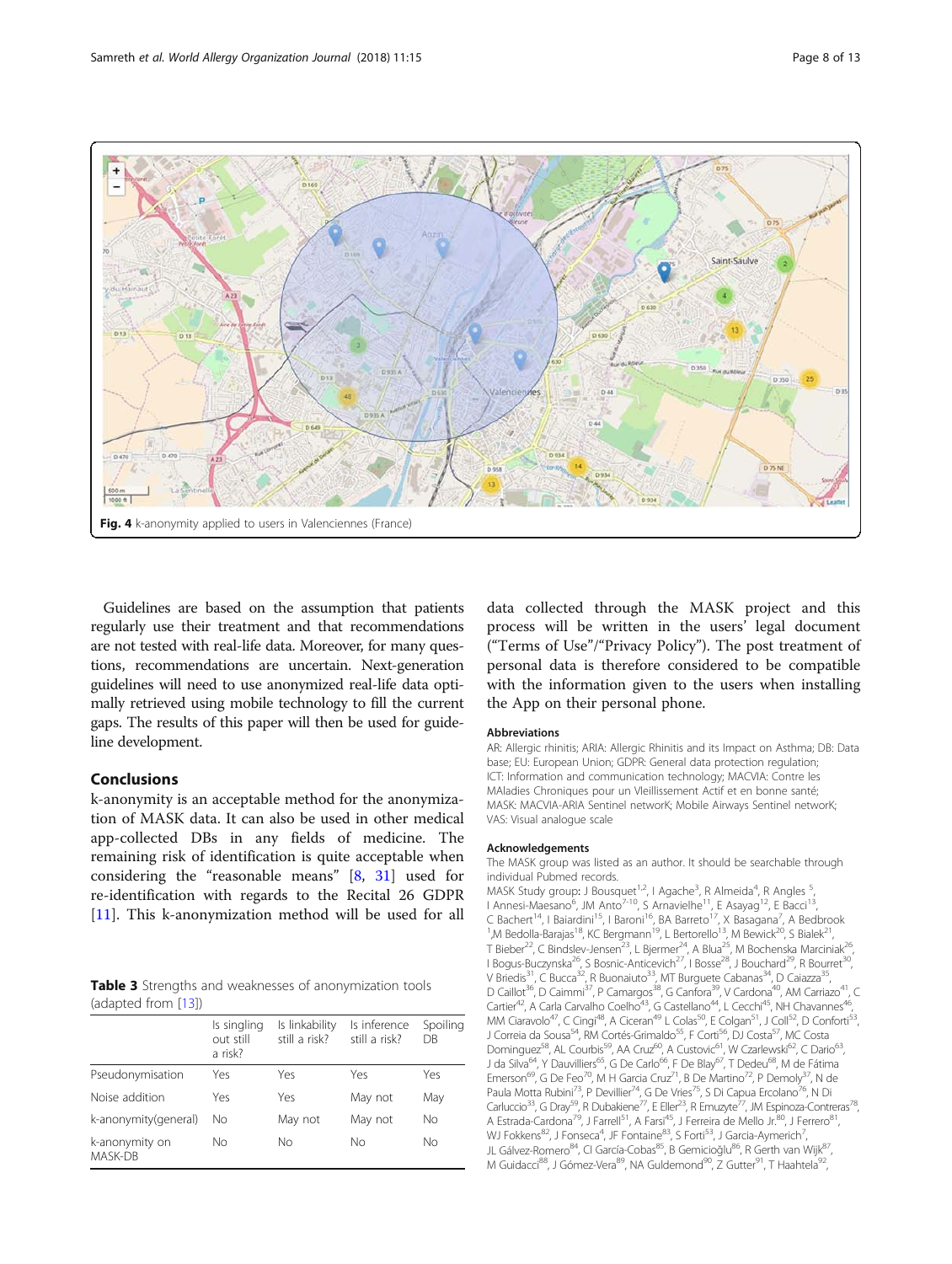J Hajjam<sup>93</sup>, PW Hellings<sup>94</sup>, L Hernández<sup>95</sup>, M Illario<sup>96</sup>, JC Ivancevich<sup>97</sup>, E Jares<sup>98</sup>, G Joos<sup>99</sup>, J Just<sup>100</sup>, O Kalayci<sup>101</sup>, AF Kalyoncu<sup>102</sup>, J Karjalainen<sup>103</sup>, T Keil<sup>104</sup>, N Khaltaev<sup>105</sup>, L Klimek<sup>106</sup>, ML Kowalski<sup>107</sup>, I Kull<sup>108</sup>, P Kuna<sup>26</sup>, V Kvedariene<sup>109</sup>, V Kolek<sup>110</sup>, E Krzych-Fałta<sup>111</sup>, M Kupczyk<sup>26</sup>, P Lacwik<sup>26</sup>, D Larenas-Linnemann<sup>112</sup>, D Laune<sup>11</sup>, D Lauri<sup>113</sup>, J Lavrut<sup>114</sup>, MA Lessa<sup>115</sup>, G Levato<sup>116</sup>, L Lewis<sup>117</sup>, I Lieten<sup>118</sup>, A Lipiec<sup>111</sup>, R Louis<sup>119</sup>, JA Luna-Pech<sup>120</sup>, K Maciej<sup>26</sup>, A Magnan<sup>50</sup>, J Malva<sup>121,119</sup>, JF Maspero<sup>120</sup>, E Mathieu-Dupas<sup>11</sup>, AL Matos<sup>122</sup>, O Mayora<sup>53</sup>, MA Medina-Ávalos<sup>123</sup>, E Melen<sup>124</sup>, E Menditto<sup>125</sup>, J Millot-Keurinck<sup>126</sup>, MA Mizani<sup>127</sup>, G Moda<sup>128</sup>, M Morais-Almeida<sup>129</sup>, FF Morato-Castro<sup>130</sup>, P Moura Santo<sup>131</sup>, R Mösges<sup>132</sup>, A Mota-Pinto<sup>133</sup>, J Mullol<sup>134</sup>, A Murraro<sup>135</sup>, R Murray<sup>136</sup>, M Nalin<sup>16</sup>, M Noguès<sup>126</sup>, E Novellino<sup>137</sup>, L Napoli<sup>138</sup>, H Neffen<sup>139</sup>, RE O'Hehir<sup>140</sup>, GL Onorato<sup>1</sup>, S Palkonen<sup>66</sup>, NG Papadopoulos<sup>141</sup>, G Passalacqua<sup>142</sup>, JL Pépin<sup>143</sup>, AM Pereira<sup>144</sup>, M Persico<sup>145</sup>, O Pfaar<sup>146,147</sup>, R Picard<sup>148</sup>, P Poncelet<sup>149</sup>, F Portejoie<sup>1</sup>, AC Pozzi<sup>150</sup>, D Price<sup>151</sup>, EP Prokopakis<sup>152</sup>, R Puy<sup>140</sup>, B Pugin<sup>153</sup>, M Przemecka-Green<sup>26</sup>, F Raciborski<sup>111</sup>, R Rajabian-Soderlund<sup>152</sup>, S Reitsma<sup>82</sup>, I Ribeirinho<sup>153</sup>, J Rimmer<sup>154</sup>, JA Rizzo<sup>155</sup>, MC Rizzo<sup>156</sup>, C Robalo-Cordeiro<sup>154</sup> X Rodo<sup>155</sup>, S Rodrígues Valle<sup>158</sup>, M Rodríguez-González<sup>156</sup>, G Rolla<sup>160</sup> RE Roller-Wirnsberger<sup>161</sup>, A Romano<sup>157</sup>, M Romano<sup>16</sup>, N Rosario<sup>163</sup>, D Ryan<sup>164</sup>, J Salimäki<sup>165</sup>, B Samolinski<sup>111</sup>, D, Samreth<sup>11</sup>, S Shamai<sup>132</sup>, A Sheikh<sup>127</sup>, M Sierra<sup>52</sup>, FER Simons<sup>158</sup>, D Solé<sup>159</sup>, M Sorlini<sup>160</sup>, O Spranger<sup>161</sup>, C Stellato A<sup>70</sup>, R Stelmach<sup>162</sup>, J Strozek<sup>111</sup>, R Stukas<sup>163</sup>, M Sutherland<sup>164</sup>, A Szylling<sup>111</sup>, JN Tebyriçá<sup>165</sup>, M Thibaudon<sup>166</sup>, V Tibaldi<sup>167</sup>, A Todo-Bom<sup>168</sup>, S Toppila-Salmi<sup>92</sup>, P Tomazic<sup>169</sup>, U Trama<sup>170</sup>, M Triggiani<sup>70</sup>, M Urrutia-Pereira<sup>171</sup>, A Valero<sup>172</sup>, E Valovirta<sup>173</sup>, A Valiulis<sup>174</sup>, O Vandenplas<sup>175</sup>, M van Eerd<sup>75</sup>, T Vasankari<sup>176</sup>, A Vatrella<sup>70</sup>, MT Ventura<sup>177</sup>, MT Verissimo<sup>121</sup>, F Viart<sup>42</sup>, S Williams<sup>178</sup>, M Wagenmann<sup>179</sup>, M Westman<sup>15</sup>, M Wickman<sup>191</sup>, P Wroczynski<sup>180</sup>, A Yorgancioglu<sup>181</sup>, E Zernotti<sup>182</sup>, T Zurbierber<sup>19</sup>, C Zubrinich<sup>140</sup>, A Zurkuhlen<sup>183</sup>.

<sup>1</sup> MACVIA-France, Fondation partenariale FMC VIA-LR, Montpellier, France. <sup>2</sup> INSERM U 1168, VIMA: Ageing and chronic diseases Epidemiological and public health approaches, Villejuif, Université Versailles St-Quentin-en-Yvelines, UMR-S 1168, Montigny le Bretonneux, France and Euforea, Brussels, Belgium.

<sup>3</sup> Faculty of Medicine, Transylvania University, Brasov, Romania.

<sup>4</sup> Center for Health Technology and Services Research- CINTESIS, Faculdade de Medicina, Universidade do Porto; and Medina, Lda Porto, Portugal.

Innovación y nuevas tecnologías, Salud Sector sanitario de Barbastro, Barbastro, Spain.

<sup>6</sup> Epidemiology of Allergic and Respiratory Diseases, Department Institute Pierre Louis of Epidemiology and Public Health, INSERM and Sorbonne Université, Medical School Saint Antoine, Paris, France.

<sup>7</sup> ISGlobAL, Centre for Research in Environmental Epidemiology (CREAL), Barcelona, Spain.

<sup>8</sup> IMIM (Hospital del Mar Research Institute), Barcelona, Spain.

<sup>9</sup> CIBER Epidemiología y Salud Pública (CIBERESP), Barcelona, Spain.<br><sup>10</sup> Universitat Pompeu Fabra (UPF), Barcelona, Spain.

<sup>11</sup> Kyomed, Montpellier, France.<br><sup>12</sup> Argentine Society of Allergy and Immunopathology, Buenos Aires, Argentina.<br><sup>13</sup> Regione Liguria, Genoa, Italy.<br><sup>14</sup> Upper Airways Research Laboratory, ENT Dept, Ghent University Hosp Ghent, Belgium.

<sup>15</sup> Department of Medicine Solna, Immunology and Allergy Unit, Karolinska Institutet and Department of ENT diseases, Karolinska University Hospital, Stockholm, Sweden.<br><sup>16</sup> Telbios SRL, Milan, Italy.

17 Universidade do Estado do Pará, Belem, Brazil.<br><sup>18</sup> Hospital Civil de Guadalajara Dr Juan I Menchaca, Guadalarara, Mexico. 18<br><sup>19</sup> Comprehensive Allergy-Centre-Charité, Department of Dermatology and

Allergy, Charité - Universitätsmedizin Berlin; Global Allergy and Asthma

European Network (GA2LEN), Berlin, Germany.<br><sup>20</sup> iQ4U Consultants Ltd, London, UK.

 $21$  Dept of Biochemistry and Clinical Chemistry-Dpt of Postgraduate Education, Faculty of Pharmacy with the Laboratory Medicine Division, Medical University of Warsaw, Poland.

<sup>22</sup> Department of Dermatology and Allergy, Rheinische Friedrich-Wilhelms-University Bonn, Bonn, Germany.

Department of Dermatology and Allergy Centre, Odense University

Hospital, Odense Research Center for Anaphylaxis (ORCA), Odense, Denmark. <sup>24</sup> Department of Respiratory Medicine and Allergology, University Hospital, Lund, Sweden.

Argentine Association of Respiratory Medicine, Buenos Aires, Argentina.

<sup>27</sup> Woolcock Institute of Medical Research, University of Sydney and Sydney Local Health District, Glebe, NSW, Australia.

<sup>28</sup> Allergist, La Rochelle, France.

<sup>29</sup> Associate professor of clinical medecine, Laval's University, Quebec city, Head of medecine department, Hôpital de la Malbaie, Quebec , Canada.

Centre Hospitalier Valenciennes, France.

<sup>31</sup> Head of Department of Clinical Pharmacy of Lithuanian University of Clinical Sciences, Kaunas, Lithuania.

<sup>32</sup> Chief of the University Pneumology Unit- AOU Molinette, Hospital City of Health and Science of Torino, Italy.

<sup>33</sup> Pharmacist, Municipality Pharmacy, Sarno, Italy.<br><sup>34</sup> Nuove Leon, Monterey, Mexico.

<sup>35</sup> Pharmacist, Municipality Pharmacy, Mercato Sam Severino, Italy.

<sup>36</sup> Service de pneumologie, CHU et université d'Auvergne, Clermont-Ferrand, France.

Department of Respiratory Diseases, Montpellier University Hospital, France.

<sup>38</sup> Federal University of Minas Gerais, Medical School, Department of Pediatrics, Belo Horizonte, Brazil.

<sup>39</sup> Mayor of Sarno and President of Salerno Province, Director,

Anesthesiology Service, Sarno "Martiri del Villa Malta" Hospital, Italy.

<sup>40</sup> S Allergologia, S Medicina Interna, Hospital Vall d'Hebron, Barcelona, Spain.<br><sup>41</sup> Regional Ministry of Health of Andalusia, Seville, Spain.<br><sup>42</sup> ASA - Advanced Solutions Accelerator, Clapiers, France.<br><sup>43</sup> Universid

<sup>46</sup> Department of Public Health and Primary Care, Leiden University Medical

Center, Leiden, The Netherlands.

<sup>47</sup> Specialist social worker, Sorrento, Italy.<br><sup>48</sup> Eskisehir Osmangazi University, Medical Faculty, ENT Department, Eskisehir,Turkey.

Argentine Federation of Otorhinolaryngology Societies, Buenos Aires, **Argentina** 

<sup>50</sup> University of Nantes, Service de Pneumologie, UMR INSERM, UMR 1087 and CNR 6291, l'institut du thorax, Nantes, France.

<sup>51</sup> LANUA International Healthcare Consultancy, Northern Ireland.<br><sup>52</sup> Innovación y nuevas tecnologías, Salud Sector sanitario de Barbastro, Barbastro, Spain.

<sup>53</sup> Fondazione Bruno Kessler (FBK), Trento, Italy.<br><sup>54</sup> Life and Health Sciences Research Institute (ICVS), School of Medicine, University of Minho, Braga, Portugal; ICVS/3B's, PT Government Associate Laboratory, Braga/Guimarães, Portugal.<br><sup>55</sup> Guadalarara, Mexico.

<sup>56</sup> FIMMG (Federazione Italiana Medici di Medicina Generale), Milan, Italy.<br><sup>57</sup> General Practice, Nîmes, France.<br><sup>58</sup> Dominguez C. Ciutad Mexico, Mexico.<br><sup>59</sup> IMT Mines-Alès, Univ. Montpellier, Alès, France.<br><sup>60</sup> ProAR – and WHO GARD Planning Group, Brazil.<br><sup>61</sup> Department of Pediatric, Imperial College London, UK.

62 Department of Department of Pedical Consulting Czarlewski, Levallois, France.<br>63 Azienda Provinciale per i Servizi Sanitari di Trento (APSS-Trento), Italy.

<sup>64</sup> Department of Internal Medicine and Allergy Clinic of Professor Polydoro Ernani de São Thiago University Hospital, Federal University of Santa Catarina (UFSC), Florianopolis-SC, Brazil.

<sup>65</sup> Sleep Unit, Department of Neurology, Hôpital Gui-de-Chauliac Montpellier, Inserm U1061, France.

<sup>66</sup> EFA European Federation of Allergy and Airways Diseases Patients' Associations, Brussels, Belgium.

Allergy Division, Chest Disease Department, University Hospital of Strasbourg, Strasbourg, France.

<sup>68</sup> AQuAS, Barcelna, Spain & EUREGHA, European Regional and Local Health Association, Brussels, Belgium.

<sup>69</sup> Policlínica Geral do Rio de Janeiro, Rio de Janeiro, Brazil.<br><sup>70</sup> Department of Medicine, Surgery and Dentistry "Scuola Medica

Salernitana", University of Salerno, Salerno, Italy.

<sup>71</sup> Allergy Clinic, National Institute of Respiratory Diseases, Mexico City, Mexico.  $^{72}$  Social workers oordinator, Sorrento, Italy.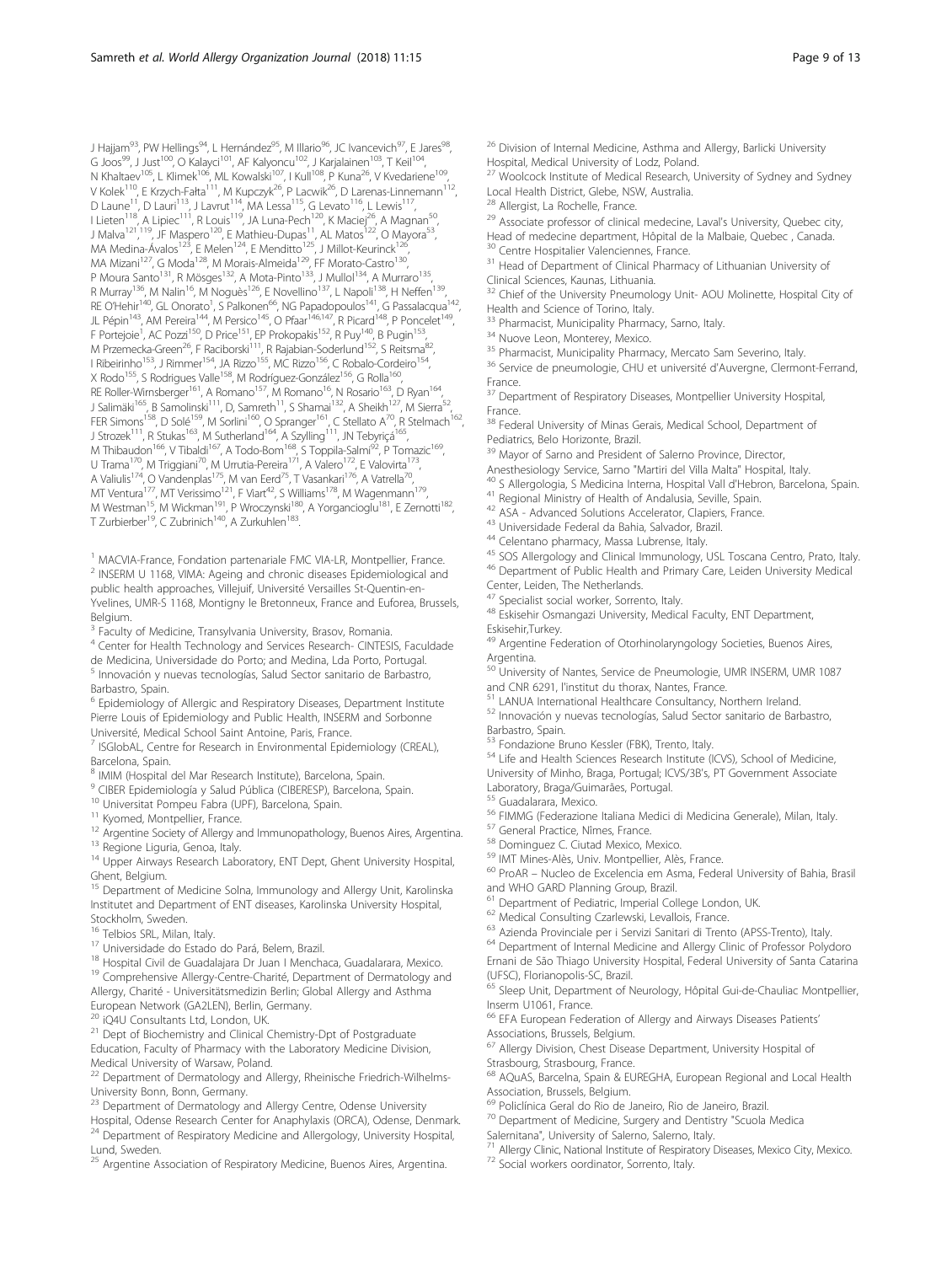Université Paris-Saclay, Suresnes, France.<br><sup>75</sup> Peercode BV, Geldermalsen, The Netherlands.

<sup>76</sup> Farmacie Dei Golfi Group, Massa Lubrense, Italy.

<sup>77</sup> Clinic of Children's Diseases, Faculty of Medicine, Vilnius University, Vilnius, Lithuania.

 $^{78}$  University of Aguascalientes, Chihuaha, Mexico.<br> $^{79}$  Playa del Carmen, Mexico.

<sup>80</sup> JUniversidade de São Paulo, São Paulo, Brazil.<br><sup>81</sup> Andalusian Agency for Healthcare Quality, Seville, Spain.

82 Department of Otorhinolaryngology, Academic Medical Centre,

Amsterdam, the Netherlands.<br><sup>83</sup> Allergist, Reims, France.

84 Regional hospital of ISSSTE, Puebla, Mexico.<br>85 Guadalarara, Mexico.

86 Department of Pulmonary Diseases, Istanbul University, Cerrahpasa Faculty of Medicine, Turkey.

87 Department of Internal Medicine, section of Allergology, Erasmus MC,

Rotterdam, the Netherlands.<br><sup>88</sup> Hospital de Base de Brasilia, Brazil.

89 Allergy Clinic, Hospital Regional del ISSSTE 'Lic. López Mateos', Mexico City, Mexico.

90 Institute of Health Policy and Management iBMG, Erasmus University,

Rotterdam, The Netherlands.<br><sup>91</sup> University Hospital Olomouc – National eHealth Centre, Czech Republic.

<sup>92</sup> Skin and Allergy Hospital, Helsinki University Hospital, Helsinki, Finland.<br><sup>93</sup> Centich : centre d'expertise national des technologies de l'information et de la communication pour l'autonomie, Gérontopôle autonomie longévité des Pays de la Loire, Conseil régional des Pays de la Loire, Centre d'expertise Partenariat Européen d'Innovation pour un vieillissement actif et en bonne santé, Nantes, France.

94 Dept of Otorhinolaryngology, Univ Hospitals Leuven, Belgium, and Academic Medical Center, Univ of Amsterdam, The Netherlands and Euforea,

Brussels, Belgium.<br><sup>95</sup> Ensenada, Mexico.

96 Division for Health Innovation, Campania Region and Federico II University Hospital Naples (R&D and DISMET) Naples, Italy.

97 Servicio de Alergia e Immunologia, Clinica Santa Isabel, Buenos Aires, Argentina.<br><sup>98</sup> President, Libra Foundation, Buenos Aires, Argentina.

<sup>99</sup> Dept of Respiratory Medicine, Ghent University Hospital, Ghent, Belgium.<br><sup>100</sup> Allergology department, Centre de l'Asthme et des Allergies Hôpital d'Enfants Armand-Trousseau (APHP); Sorbonne Université, UPMC Univ Paris

06, UMR\_S 1136, Institut Pierre Louis d'Epidémiologie et de Santé Publique, Equipe EPAR, Paris, France.

<sup>101</sup> Pediatric Allergy and Asthma Unit, Hacettepe University School of Medicine, Ankara, Turkey.

102 Hacettepe University, School of Medicine, Department of Chest Diseases, Immunology and Allergy Division, Ankara, Turkey.<br><sup>103</sup> Allergy Centre, Tampere University Hospital, Tampere, Finland.

104 Institute of Social Medicine, Epidemiology and Health Economics, Charité - Universitätsmedizin Berlin, Berlin, and Institute for Clinical Epidemiology

and Biometry, University of Wuerzburg, Germany.<br><sup>105</sup> GARD Chairman, Geneva, Switzerland.

<sup>106</sup> Center for Rhinology and Allergology, Wiesbaden, Germany.<br><sup>107</sup> Department of Immunology, Rheumatology and Allergy, Medical

University of Lodz, and HARC, Poland.

<sup>108</sup> Department of Clinical Science and Education, Södersjukhuset, Karolinska Institutet, Stockholm, Sweden.

<sup>109</sup> Faculty of Medicine, Vilnius University, Vilnius, Lithuania.<br><sup>110</sup> Department of Respiratory Medicine, Faculty of Medicine and Dentistry, Palacky University Olomouc and University Hospital Olomouc, Czech Republic.

<sup>111</sup> Department of Prevention of Envinronmental Hazards and Allergology, Medical University of Warsaw, Poland.

<sup>112</sup> Center of Excellence in Asthma and Allergy, Hospital Médica Sur, México City, Mexico.<br><sup>113</sup> Presidente CMMC, Milano, Italy.

<sup>114</sup> Head of the Allergy Department of Pedro de Elizalde Children's Hospital, Buenos Aires, Argentina.

<sup>115</sup> Faculdade de Medicina da Universidade Federal da Bahia, Salvador de Bahia, Brazil.<br><sup>116</sup> Sifmed, Milano, Italy.

117 Promotor B3 Action GRoup EIP on AHA and Senior Fellow, International Foundation for Integreted Care, Aberystwyth, UK.<br><sup>118</sup> Tech Life Valley, Diepenbeek, Belgium.

119 Department of Pulmonary Medicine, CHU Sart-Tilman, University of Liege,

GIGA I3 research group, Liege, Belgique.<br><sup>120</sup> University of Guadalajara, Guadalara, Mexico.

<sup>121</sup> Institute of Biomedical Imaging and Life Sciences (IBILI), Faculty of Medicine, University of Coimbra, Portugal; Ageing@Coimbra EIP-AHA

Reference Site, Portugal.<br><sup>122</sup> University of Southeast Bahia, Brazil.

<sup>123</sup> Veracruz, Mexico.<br><sup>124</sup> Sachs' Children and Youth Hospital, Södersjukhuset, Stockholm and

Institute of Environmental Medicine, Karolinska Institutet, Stockholm, Sweden.<br><sup>125</sup> CIRFF, Federico II University, Naples, Italy.

126 Caisse d'assurance retraite et de la santé au travail du Languedoc-Roussillon (CARSAT-LR), Montpellier, France.

<sup>127</sup> Centre of Medical Informatics, Usher Institute of Population Health Sciences and Informatics, The University of Edinburgh, Edinburgh, UK.<br><sup>128</sup> Regione Piemonte, Torino, Italy.

<sup>129</sup> Allergy Center, CUF Descobertas Hospital, Lisbon, Portugal. <sup>130</sup> Universidade de São Paulo, São Paulo, Brazil.

<sup>131</sup> Federal University of Bahia, Brazil.

<sup>132</sup> Institute of Medical Statistics, and Computational Biology, Medical Faculty, University of Cologne, Germany and CRI-Clinical Research International-Ltd., Hamburg, Germany.

<sup>133</sup> General Pathology Institute, Faculty of Medicine, University of Coimbra, Portugal; Institute of Biomedical Imaging and Life Sciences (IBILI), Faculty of Medicine, University of Coimbra, Portugal; Ageing@Coimbra EIP-AHA Reference Site, Portugal.

134 Rhinology Unit & Smell Clinic, ENT Department, Hospital Clínic; Clinical & Experimental Respiratory Immunoallergy, IDIBAPS, CIBERES, University of Barcelona, Spain.

<sup>135</sup> Food Allergy Referral Centre Veneto Region, Department of Women and Child Health, Padua General University Hospital, Padua, Italy.

<sup>136</sup> Director, Medical Communications Consultant, MedScript Ltd, Dundalk, Co Louth, Ireland.

<sup>137</sup> Director of Department of Pharmacy of University of Naples Federico II, Naples, Italy.

<sup>138</sup> Director, Consortium of Pharmacies and Services COSAFER, Salerno, Italy.<br><sup>139</sup> Director of Center of Allergy, Immunology and Respiratory Diseases,

Argentina.

Department of Allergy, Immunology and Respiratory Medicine, Alfred Hospital and Central Clinical School, Monash University, Melbourne, Victoria, Australia; Department of Immunology, Monash University, Melbourne,

Victoria, Australia. <sup>141</sup> Center for Pediatrics and Child Health, Institute of Human Development, Royal Manchester Children's Hospital, University of Manchester, Manchester M13 9WL, UK Allergy Department, 2nd Pediatric Clinic, Athens General Children's Hospital "P&A Kyriakou," University of Athens, Athens, Greece. 142 Allergy and Respiratory Diseases, Ospedale Policlino San Martino

-University of Genoa, Italy.

<sup>143</sup> Université Grenoble Alpes, Laboratoire HP2, Grenoble, INSERM, U1042 and CHU de Grenoble, France.

144 Allergy Unit, CUF-Porto Hospital and Institute; Center for Research in Health Technologies and information systems CINTESIS, Universidade do Porto, Portugal.<br><sup>145</sup> Sociologist, municipality area n33, Sorrento, Italy.

146 Center for Rhinology and Allergology, Wiesbaden, Germany.

<sup>147</sup> Department of Otorhinolaryngology, Head and Neck Surgery, Universitätsmedizin Mannheim, Medical Faculty Mannheim, Heidelberg

University, Mannheim, Germany. <sup>148</sup> Conseil Général de l'Economie Ministère de l'Economie, de l'Industrie et

du Numérique, Paris, France. <sup>149</sup> LIRMM, Montpellier, France.

150 Vice-Presidente of IML, Milano, Italy.

<sup>151</sup> Observational and Pragmatic Research Institute, Singapore, Optimum Patient Care, Cambridge, UK, and Academic Centre of Primary Care, University of Aberdeen, UK.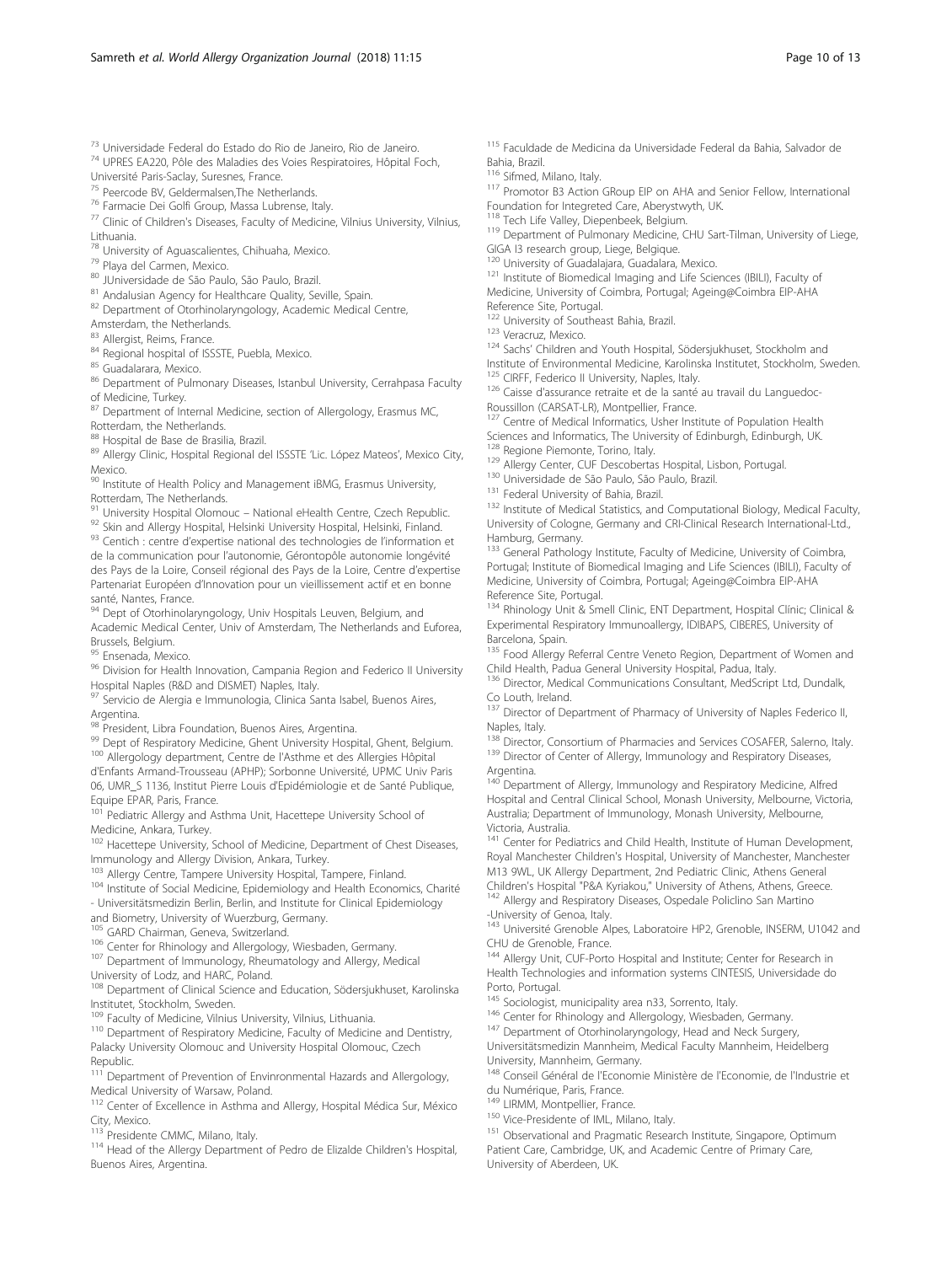<sup>152</sup> Department of Otorhinolaryngology University of Crete School of Medicine, Heraklion, Greece.

- <sup>153</sup> European Forum for Research and Education in Allergy and Airway Diseases (EUFOREA), Brussels, Belgium.
- 
- 

<sup>154</sup> Centre of Pneumology, Coimbra University Hospital, Portugal.<br><sup>155</sup> Climate and Health Program, ISGlobal and ICREA, Barcelona, Spain.<br><sup>156</sup> Pediatric Allergy and Clinical Immunology, Hospital Angeles Pedregal, Mexico City Mexico.

<sup>157</sup> Allergy Unit, Presidio Columbus, Rome, Catholic University of Sacred Heart, Rome and IRCCS Oasi Maria SS, Troina, Italy.

- <sup>158</sup> Department of Pediatrics & Child Health, Department of Immunology, Faculty of Medicine, University of Manitoba, Winnipeg, Manitoba, Canada.<br><sup>159</sup> Universidade Federal de São Paulo, São Paulo, Brazil.
- 
- 
- <sup>160</sup> Presidente, IML (Lombardy Medical Initiative), Bergamo, Italy.<br><sup>161</sup> Global Allergy and Asthma Platform GAAPP, Altgasse 8-10, 1130 Vienna, Austria.
- <sup>162</sup> Pulmonary Division, Heart Institute (InCor), Hospital da Clinicas da
- Faculdade de Medicina da Universidade de Sao Paulo, Sao Paulo, Brazil.
- 
- 
- 
- <sup>163</sup> Public Health Institute of Vilnius University, Vilnius, Lithuania.<br><sup>164</sup> Alfred Hospital, Melbourne, Victoria, Australia.<br><sup>165</sup> Universidade Federal do Estado do Rio de Janeiro, Rio de Janeiro Brazil.<br><sup>166</sup> RNSA (R
- 
- 
- of Medicine, University of Coimbra, Portugal.<br><sup>169</sup> Department of ENT, Medical University of Graz, Austria.
- $^{170}$  Campania Region, Division on Pharmacy and devices policy, Naples, Italy.<br> $^{171}$  Universidade Federal dos Pampas, Uruguaiana, Brazil.<br> $^{171}$  Pneumology and Allergy Department CIBERES and Clinical &
- 
- 

Experimental Respiratory Immunoallergy, IDIBAPS, University of Barcelona, Spain.

<sup>173</sup> Department of Lung Diseases and Clinical Immunology, University of Turku and Terveystalo allergy clinic, Turku, Finland.

174 Vilnius University Institute of Clinical Medicine, Clinic of Children's Diseases, and Institute of Health Sciences, Department of Public Health, Vilnius, Lithuania; European Academy of Paediatrics (EAP/UEMS-SP), Brussels, Belgium.

175 Department of Chest Medicine, Centre Hospitalier Universitaire UCL

- Namur, Université Catholique de Louvain, Yvoir, Belgium.<br><sup>176</sup> FILHA, Finnish Lung Association, Helsinki, Finland.
- 

177 University of Bari Medical School, Unit of Geriatric Immunoallergology, Bari, Italy.<br><sup>178</sup> International Primary Care Respiratory Group IPCRG, Aberdeen, Scotland.

<sup>179</sup> Dept of Otorhinolaryngology, HNO-Klinik, Universitätsklinikum Düsseldorf, Germany.

180 Department of Physical Pharmacy and Bioanalysis, Faculty of Pharmacy with the Laboratory Medicine Division, Medical University of Warsaw, Warsaw, Poland.

<sup>181</sup> Department of Pulmonary Diseases, Celal Bayar University, Faculty of Medicine, Manisa, Turkey and GARD Executive Committee, Turkey.<br><sup>182</sup> Universidad Católica de Córdoba, Córdoba, Argentina.

- 
- <sup>183</sup> Gesundheitsregion KölnBonn HRCB Projekt GmbH, Kohln, Germany.

#### Funding

Partly funded by POLLAR (Horizon 2020, EIT health).

#### Availability of data and materials

The database is available under the GDPR regulations and agreements obtained from Kyomed.

#### Authors' contributions

DS (1) performed the study, SA (2) and PP (64) designed and analyzed the study and wrote the paper, JB (2,63) leads MASK and participated in the design and analysis of the study and writing of the paper, AB (2) and GO are the operating managers of MASK (2), RM (3) participated in the analysis of the study and writing of the paper, RA (4) and MM (5) made specific comments to the paper, GdV and MvE (62) are the developers of the App. All other authors included patients for the study. All authors have read, discussed and approved the paper.

#### Ethics approval and consent to participate

No ethical committee was required for the study.

#### Consent for publication

Not needed.

#### Competing interests

- JB reports personal fees and other from Chiesi, Cipla, Hikma, Menarini, Mundipharma, Mylan, Novartis, Sanofi-Aventis, Takeda, Teva, Uriach, other from Kyomed, outside the submitted work.
- - RA reports grants from North Portugal Regional Operational Programme (NORTE 2020), under the PORTUGAL2020 Partnership Agreement and through the European Regional Development Fund (ERDF), during the conduct of the study.
- - AC reports grants and personal fees from GlaxoSmithKline, personal fees from Boehringer Ingelheim, MEDA Pharma, CHIESI, AstraZeneca, om Merck, Sharp & Dohme, Novartis EUROFARMA outside the submitted work.
- - H reports personal fees from Munidpharma, Novartis, OrionPharma, outside the submitted work. PK reports personal fees from Adamed, Boehringer Ingelheim, AstraZeneca, Chiesi, FAES, Berlin Chemie, Novartis, Polpharma, Allergopharma, outside the submitted work.
- - V.K has received payment for consultancy from GSK and for lectures from StallergensGreer, Berlin-CHemie outsaide the submitted work.
- - LL reports personal fees from MSD, Pfizer, GSK, Astrazeneca, MEDA, Boehringer Ingelheim, Novartis, Grunenthal, UCB, TEVA, Amstrong, Siegfried, DBV Technologies, grants from Sanofi, Pfizer, Astrazeneca, Novartis, UCB, outside the submitted work.
- - RM reports personal fees from ALK, allergopharma, Allergy Therapeutics, Bayer, Friulchem, FAES, GSK, Hexal, Servier, Klosterfrau, MSD, Johnson&Johnson, Meda, Stada, UCB, Nuvo; grants and personal fees from Bencard, Stallergenes; grants from Leti, Optima, ASIT biotech, BitopAG, Hulka, Ursapharm; grants, personal fees and non-financial support from Lofarma; non-financial support from Atmos, Roxall, Bionorica, Otonomy, Ferrero; personal fees and non-financial support from Novartis; outside the submitted work.
- NGP reports personal fees from Abbvie Novartis, Faes Farma, BIOMAY, HAL, Nutricia Research, Menarini, Novartis, MEDA, MSD, Omega Pharma, Danone, grants from Menarini, outside the submitted work.
- - 0P reports grants and personal fees from ALK-Abelló, Allergopharma, Stallergenes Greer, HAL Allergy Holding B.V./HAL Allergie GmbH, Bencard Allergie GmbH/Allergy Therapeutics, Lofarma, Biotech Tools S.A., Laboratorios LETI/LETI Pharma, Anergis S.A., grants from Biomay, Nuvo, Circassia, Glaxo Smith Kline, personal fees from Novartis Pharma, MEDA Pharma, Mobile Chamber Experts (a GA<sup>2</sup>LEN Partner), Pohl-Boskamp, Indoor Biotechnologies, grants from, outside the submitted work.
- - RS reports grants from São Paulo Research Foundation, MSD, grants and personal fees from Novartis, grants, personal fees and non-financial support from AstraZeneca, Chiesi, personal fees and non-financial support from Boheringer Ingelheim, outside the submitted work.
- - TBAM reports grants and personal fees from Novartis, Boehringer Ingelheim, Mundipharma, GSK (GlaxoSmithKline), personal fees from Teva Pharma, AstraZeneca, grants from Leti, outside the submitted work.

# Publisher's Note

Springer Nature remains neutral with regard to jurisdictional claims in published maps and institutional affiliations.

#### Author details

<sup>1</sup> Kyomed, Montpellier, France. <sup>2</sup> Selbstregulierung Informationswirtschaft eV, Berlin, Germany. <sup>3</sup>MACVIA-France, Fondation partenariale FMC VIA-LR Montpellier, France. <sup>4</sup>MedScript Ltd, Dundalk, Co Louth, Ireland. <sup>5</sup>Center for Health Technology and Services Research- CINTESIS, Faculdade de Medicina, Universidade do Porto; and Medina, Lda, Porto, Portugal. <sup>6</sup>Asthma UK Centre for Applied Research, Centre of Medical Informatics, Usher Institute of Population Health Sciences and Informatics, The University of Edinburgh, Edinburgh, UK. <sup>7</sup>UCIBIO, REQUINTE, Faculty of Pharmacy and Competence Center on Active and Healthy Ageing of University of Porto (Porto4Ageing),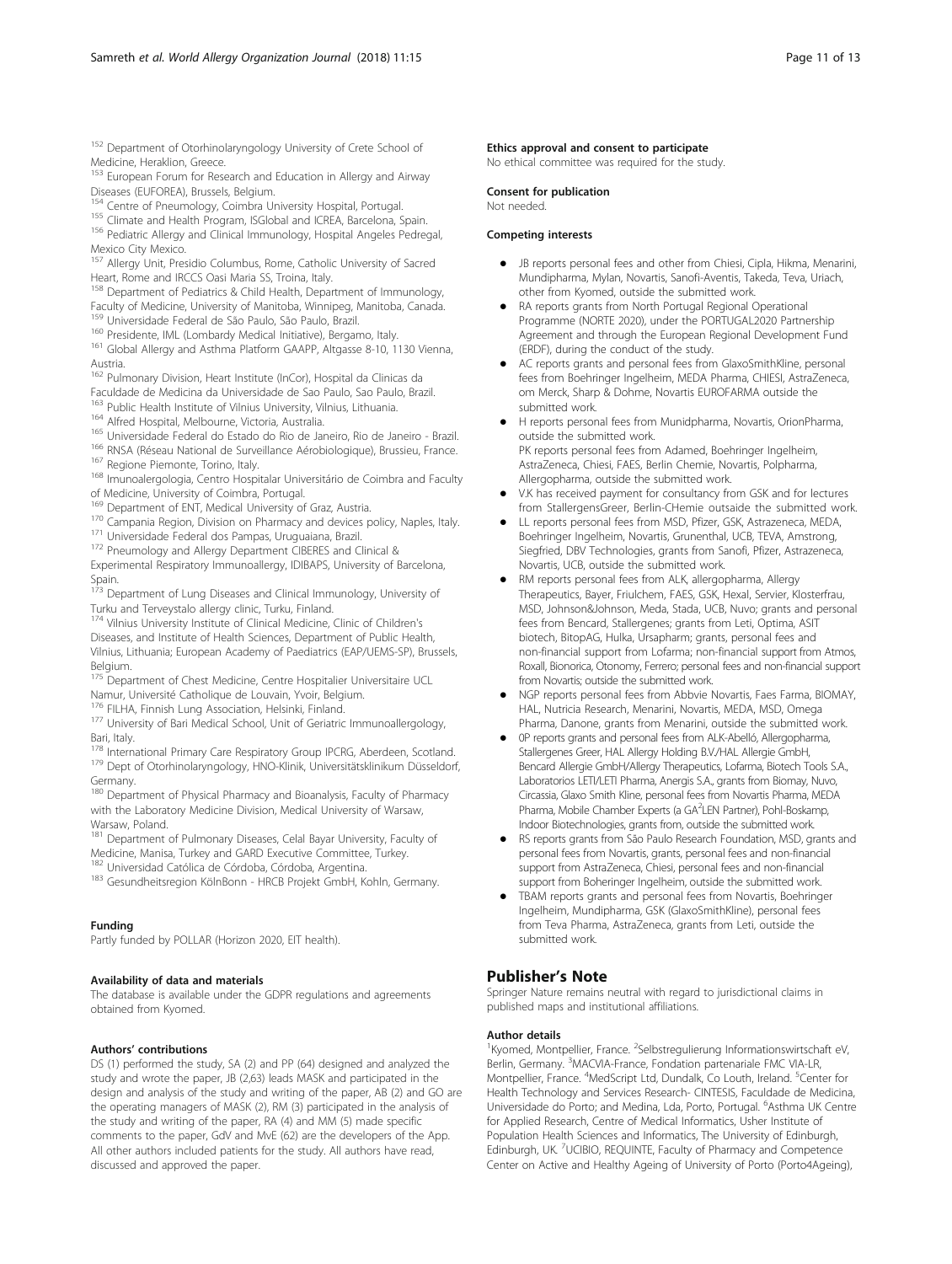Porto, Portugal. <sup>8</sup>Institute of Biomedical Imaging and Life Sciences (IBILI), Faculty of Medicine, Ageing@Coimbra EIP-AHA Reference Site, University of Coimbra, Coimbra, Portugal. <sup>9</sup>Allergy Center, CUF Descobertas Hospital, Lisbon, Portugal. <sup>10</sup>Allergy Unit, CUF-Porto Hospital and Institute; Center for Research in Health Technologies and information systems CINTESIS, Universidade do Porto, Porto, Portugal. 11Imunoalergologia Centro Hospitalar Universitário de Coimbra and Faculty of Medicine, University of Coimbra, Coimbra, Portugal. 12CIRFF, Federico II University, Naples, Italy. 13Department of Medicine, Surgery and Dentistry "Scuola Medica Salernitana", University of Salerno, Salerno, Italy. <sup>14</sup>Unit of Geriatric Immunoallergology, University of Bari Medical School, Bari, Italy. <sup>15</sup>Center of Excellence in Asthma and Allergy, Hospital Médica Sur, México City, Mexico. <sup>16</sup>Mexico City, Mexico. <sup>17</sup>ProAR -Nucleo de Excelencia em Asma, Brasil and WHO GARD Planning Group, Federal University of Bahia, Salvador, Brazil. <sup>18</sup>Pulmonary Division, Heart Institute (InCor), Hospital da Clinicas da Faculdade de Medicina da Universidade de Sao Paulo, Sao Paulo, Brazil. 19Department of Internal Medicine and Allergy Clinic of Professor Polydoro Ernani de São Thiago University Hospital, Federal University of Santa Catarina (UFSC), Florianopolis, SC, Brazil. <sup>20</sup>Clinic of Children's Diseases, Faculty of Medicine, Vilnius University, Vilnius, Lithuania. 21Faculty of Medicine, Vilnius University, Vilnius, Lithuania. <sup>22</sup>Clinic of Children's Diseases, and Institute of Health Sciences, Department of Public Health, Vilnius University Institute of Clinical Medicine, Vilnius, Lithuania. 23European Academy of Paediatrics (EAP/UEMS-SP), Brussels, Belgium. 24Epidemiology of Allergic and Respiratory Diseases, Department Institute Pierre Louis of Epidemiology and Public Health, Medical School Saint Antoine, INSERM and Sorbonne Université, Paris, France. <sup>25</sup> Allergist, La Rochelle, France. <sup>26</sup> Department of Respiratory Diseases, Montpellier University Hospital, Montpellier, France. 27UPRES EA220, Pôle des Maladies des Voies Respiratoires, Hôpital Foch, Université Paris-Saclay, Suresnes, France. 28Allergist, Reims, France. 29Division of Internal Medicine, Asthma and Allergy, Barlicki University Hospital, Medical University of Lodz, Lodz, Poland. <sup>30</sup>Samolinski. Department of Prevention of Envinronmental Hazards and Allergology, Medical University of Warsaw, Warsaw, Poland. <sup>31</sup>Center for Rhinology and Allergology, Wiesbaden, Germany. <sup>32</sup>Institute of Medical Statistics, and Computational Biology, Medical Faculty, University of Cologne, Cologne, Germany. 33CRI-Clinical Research International Ltd, Hamburg, Germany. 34Department of Otorhinolaryngology, Head and Neck Surgery, Universitätsmedizin Mannheim, Medical Faculty Mannheim, Heidelberg University, Heidelberg, Germany. <sup>35</sup>iQ4U Consultants Ltd, London, UK. 36Woodbrook Medical Centre, Loughborough, UK. 37Honorary Clinical Research Fellow, Allergy and Respiratory Research Group, Usher Institute of Population Health Sciences and Informatics, University of Edinburgh, Medical School, Edinburgh, UK. <sup>38</sup>ISGlobAL, Centre for Research in Environmental Epidemiology (CREAL), Barcelona, Spain. <sup>39</sup>IMIM (Hospital del Mar Research Institute), Barcelona, Spain. 40CIBER Epidemiología y Salud Pública (CIBERESP), Barcelona, Spain. <sup>41</sup>Universitat Pompeu Fabra (UPF), Barcelona, Spain. <sup>42</sup>S<br>Allergologia, S Medicina Interna, Hospital Vall d'Hebron, Barcelona, Spain. <sup>43</sup> Rhinology Unit & Smell Clinic, ENT Department, Hospital Clínic; Clinical & Experimental Respiratory Immunoallergy, IDIBAPS, CIBERES, University of Barcelona, Barcelona, Spain. 44Pneumology and Allergy Department CIBERES and Clinical & Experimental Respiratory Immunoallergy, IDIBAPS, University of Barcelona, Barcelona, Spain. 45Department of Public Health and Primary Care, Leiden University Medical Center, Leiden, The Netherlands. <sup>46</sup>Department of Otorhinolaryngology, Academic Medical Centre, Amsterdam, the Netherlands. <sup>47</sup>Department of Internal Medicine, Medical University of Graz, Graz, Austria. <sup>48</sup>Department of ENT, Medical University of Graz, Graz, Austria.<br><sup>49</sup>Skin and Allergy Hospital, Helsinki University Hospital, Helsinki, Finland. 50Department of Lung Diseases and Clinical Immunology, University of Turku and Terveystalo allergy clinic, Turku, Finland. <sup>51</sup>Division of Infection, Immunity 1 Respiratory Medicine, University of Manchester, Manchester, UK. <sup>52</sup>Allergy Department, 2nd Pediatric Clinic, University of Athens, Athens, Greece. 53Department of Otorhinolaryngology University of Crete School of Medicine, Heraklion, Greece. 54Allergy Department Athens Naval Hospital,

Athens, Greece. <sup>55</sup>Department of Pulmonary Diseases, Istanbul University, Cerrahpasa Faculty of Medicine, Istanbul, Turkey. <sup>56</sup>Department of Pulmonary Diseases, Faculty of Medicine, Turkey and GARD Executive Committee, Celal Bayar University, Manisa, Turkey. 57Department of Dermatology and Allergy Centre, Odense Research Center for Anaphylaxis (ORCA), Odense University Hospital, Odense, Denmark. <sup>58</sup>Department of Clinical Science and Education, Södersjukhuset, Karolinska Institutet, Stockholm, Sweden. 59Centre for Clinical Research Sörmland, Uppsala University, Eskilstuna, Sweden. 60Upper Airways

Research Laboratory, ENT Department, Ghent University Hospital, Ghent, Belgium. <sup>61</sup>Department of Otorhinolaryngology, Univ Hospitals Leuven, Leuven, Belgium. 62Academic Medical Center, Univ of Amsterdam, Amsterdam, The Netherlands. 63Euforea, Brussels, Belgium. 64Woolcock Institute of Medical Research, University of Sydney and Sydney Local Health District, Glebe, NSW, Australia. <sup>65</sup>Department of Allergy, Immunology and Respiratory Medicine, Alfred Hospital and Central Clinical School, Monash University, Melbourne, Victoria, Australia. <sup>66</sup>Department of Immunology, Monash University, Melbourne, Victoria, Australia. 67Department of Respiratory Medicine, Faculty of Medicine and Dentistry, Palacky University Olomouc and University Hospital Olomouc, Olomouc, Czech Republic. <sup>68</sup>Fachbereich Biologie, Technische Universität, Darmstadt, Germany. <sup>69</sup>Peercode BV, Geldermalsen, The Netherlands. <sup>70</sup>INSERM U 1168, VIMA: Ageing and chronic diseases Epidemiological and public health approaches, Villejuif, France. 71Université Versailles St-Quentin-en-Yvelines, UMR-S 1168, Montigny le Bretonneux, France. 72LIRMM, Montpellier, France.

## Received: 21 May 2018 Accepted: 19 June 2018 Published online: 16 July 2018

#### References

- 1. Bousquet J, Hellings PW, Agache I, et al. ARIA 2016: care pathways implementing emerging technologies for predictive medicine in rhinitis and asthma across the life cycle. Clin Transl Allergy. 2016;6:47.
- 2. Caimmi D, Baiz N, Tanno LK, et al. Validation of the MASK-rhinitis visual analogue scale on smartphone screens to assess allergic rhinitis control. Clin Exp Allergy. 2017.
- 3. Bousquet J, Bewick M, Arnavielhe S, et al. Work productivity in rhinitis using cell phones: the MASK pilot study. Allergy. 2017;72:1475–84.
- Bousquet J, Caimmi DP, Bedbrook A, et al. Pilot study of mobile phone technology in allergic rhinitis in European countries: the MASK-rhinitis study. Allergy. 2017;72:857–65.
- 5. Bousquet J, Arnavielhe S, Bedbrook A, et al. The ARIA score of allergic rhinitis using mobile technology correlates with quality-of-life: the MASK study. Allergy. 2018;73(2):505-10.
- 6. Bousquet J, Onorato GL, Bachert C, et al. CHRODIS criteria applied to the MASK (MACVIA-ARIA sentinel NetworK) good practice in allergic rhinitis: a SUNFRAIL report. Clin Transl Allergy. 2017;7:37.
- 7. Hellings PW, Borrelli D, Pietikainen S, et al. European summit on the prevention and self-Management of Chronic Respiratory Diseases: report of the European Union Parliament summit (29 march 2017). Clin Transl Allergy. 2017;7:49.
- 8. Cingi C, Gevaert P, Mosges R, et al. Multi-morbidities of allergic rhinitis in adults: European academy of allergy and clinical immunology task force report. Clin Transl Allergy. 2017;7:17.
- Bousquet J, Schunemann HJ, Fonseca J, et al. MACVIA-ARIA sentinel NetworK for allergic rhinitis (MASK-rhinitis): the new generation guideline implementation. Allergy. 2015;70:1372–92.
- 10. Article 4 EU GDPR. « Definitions ». EU general data protection regulation 2016/679 (GDPR). http://www.privacy-regulation.eu/en/article-4-definitions-GDPR.htm.
- 11. Recital 26-EU GDPR. EU general data protection regulation 2016/679. http://www.privacy-regulation.eu/en/recital-26-GDPR.htm.
- 12. Directive 95/46/EC of the European Parliament and of the Council. 24 October 1995 on the protection of individuals with regard to the processing of personal data and on the free movement of such data. Off J Eur Communities. 1995;L281(31):23.
- 13. Protection of personal data. Article 29 data protection working party. Opinion 05/2014 on Anonymisation Techniques. Eur Comm Justice Data Prot 2014; 0829/14/EN WP216:http://ec.europa.eu/justice/data-protection/index\_en.htm.
- 14. REGULATION (EU) 2016/679 OF THE EUROPEAN PARLIAMENT AND OF THE COUNCIL. 27 April 2016 on the protection of natural persons with regard to the processing of personal data and on the free movement of such data, and repealing Directive 95/46/EC (General Data Protection Regulation): Official Organ of the European Union; 2016. https://publications.europa.eu/en/ publication-detail/-/publication/3e485e15-11bd-11e6-ba9a-01aa75ed71a1/ language-en.
- 15. Directive 2002/58/EC of the European Parliament and of the Council. 12 July 2002 concerning the processing of personal data and the protection of privacy in the electronic communications sector (Directive on privacy and electronic communications). Off J Eur Comm. 2002;L201:37.